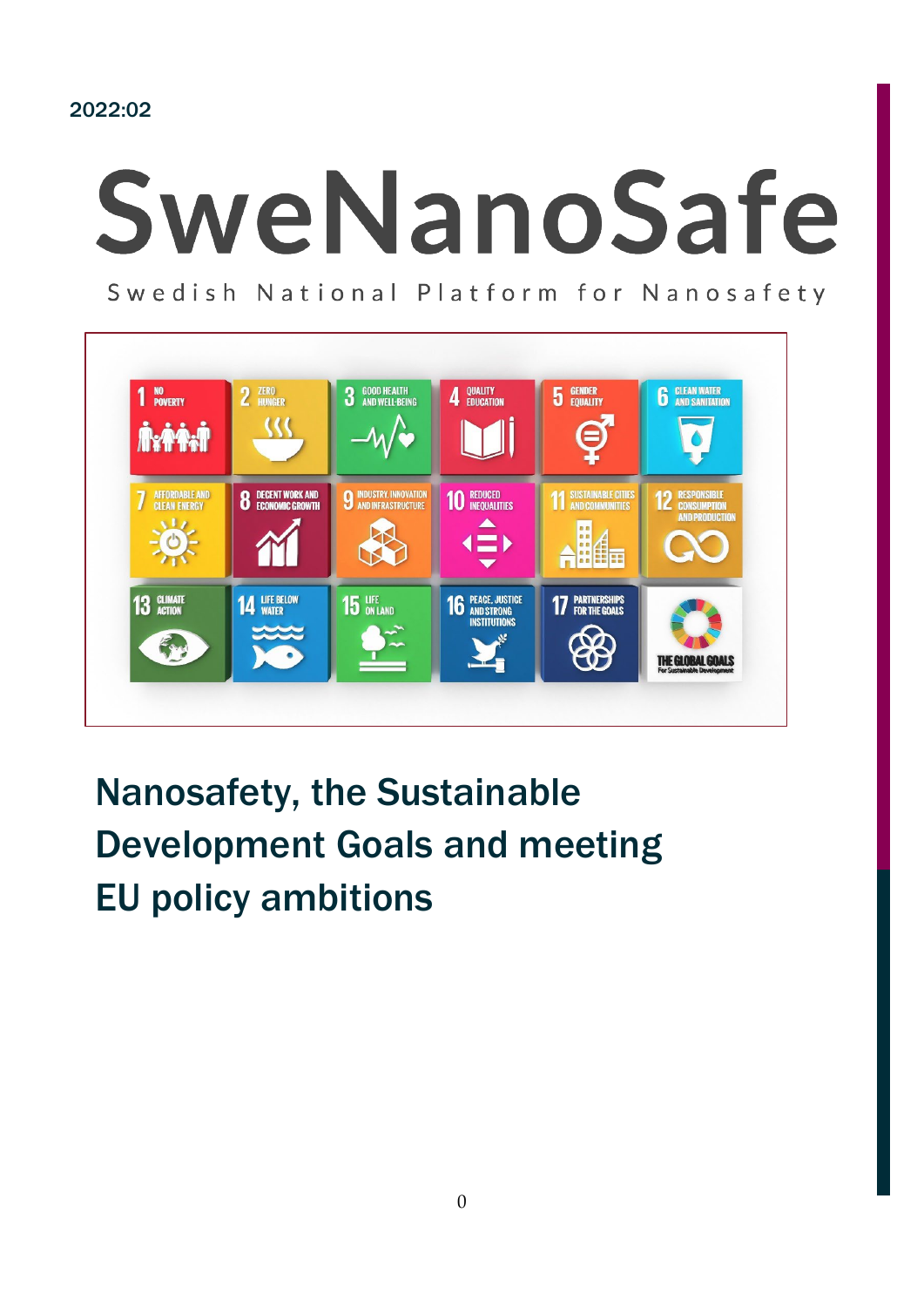#### Foreword

SweNanoSafe maintains a national platform for the safe handling of nanomaterials, commissioned by the Swedish Ministry of Environment and the Swedish Chemicals Agency. The main objective of the platform is to contribute to the achievement of the environmental quality goal of a *non-toxic environment* and to protect human health. The platform aims to disseminate knowledge and provide advice and support to authorities on issues related to the safe handling and use of nanomaterials. SweNanoSafe brings together academia, authorities, industry, and organisations in a joint dialogue on nanosafety. This also includes identifying needs for the safe handling of nanomaterials and contributing to solutions and concrete measures that meet the needs, as well as actively promoting improved nanosafety.

SweNanoSafe began its activities 2016, and since 2019 the platform has been hosted by the Institute of Environmental Medicine (IMM) at Karolinska Institutet (KI). The platform is comprised of a Steering Board, Operations Coordination Group, Scientific Expert Panel, a Council of Government Agencies, Research Network, and Education Network, and conducts activities such as workshops and meetings, writes/commissions reports and maintains communication via a website (www.swenanosafe.se). SweNanoSafe welcomes questions, comments, and proposals regarding nanosafety, through swenanosafe@swenanosafe.se.

This scoping report identifies and outlines the synergies between the United Nations (UN) Sustainable Development Goals (SDGs), EU policy ambitions and the objective of SweNanoSafe. The report was drafted by Marietta Athanasiou and Penny Nymark (SweNanoSafe/KI) and reviewed by Lya Soeteman-Hernandez (Lead expert of the OECD Steering Group for Safe Innovation Approach and Senior risk assessor at the Dutch National Institute for Public Health and the Environment), and Urban Boije af Gennäs, Stefan Gabring and Gregory Moore at the Swedish Chemicals Agency (KemI).

*Penny Nymark, on behalf of SweNanoSafe Stockholm, May 10th, 2022* 

## **SweNanoSafe**

**Swedish National Platform for Nanosafety**

Institute of Environmental Medicine, Karolinska Institutet

Address:

Box 210, SE-171 77 Stockholm



# **Karolinska**

**Cover image: Adobe Stock This report can be downloaded from [www.swenanosafe.se](http://www.swenanosafe.se/)**

> **Stockholm, May 2022**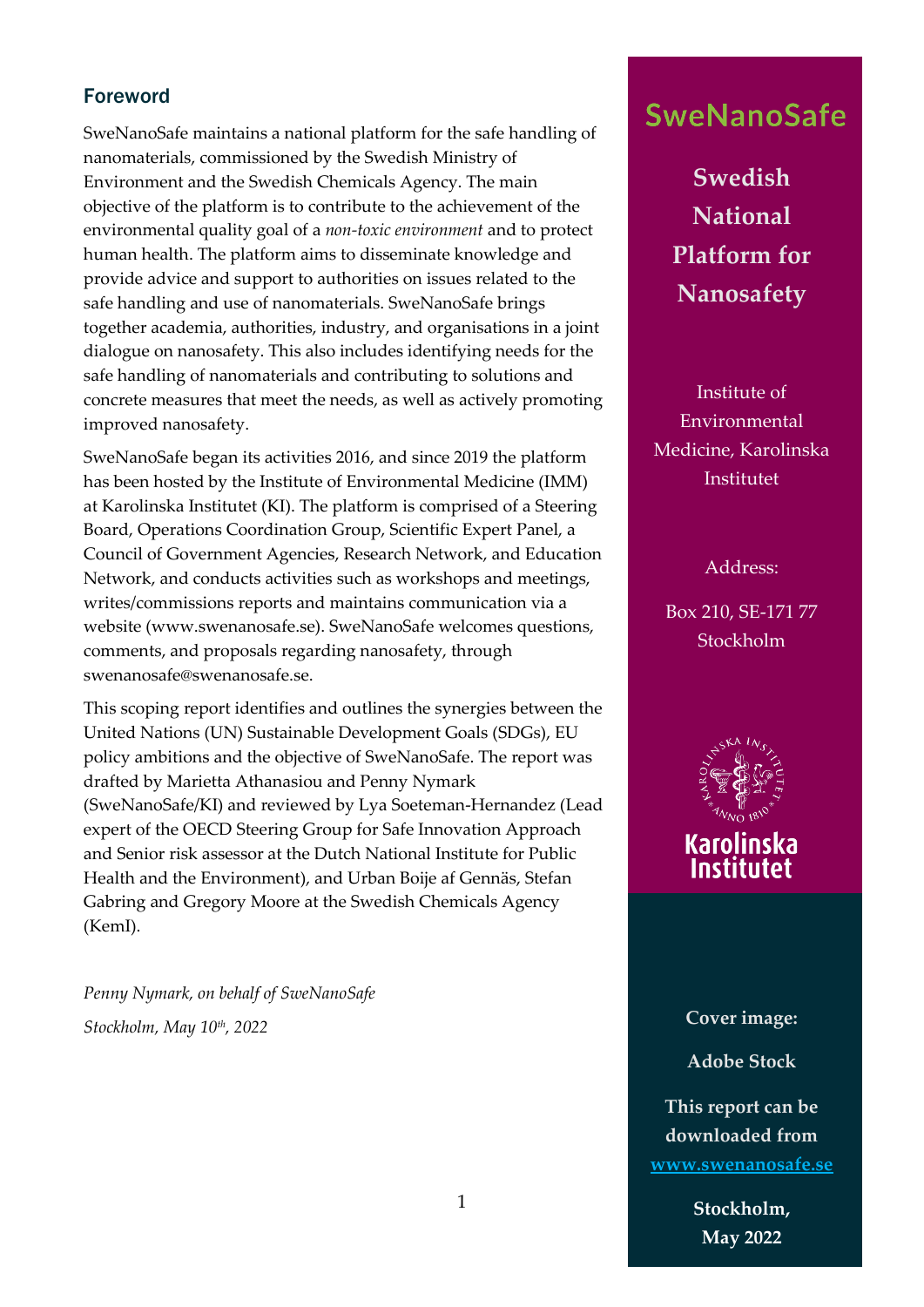## **Contents**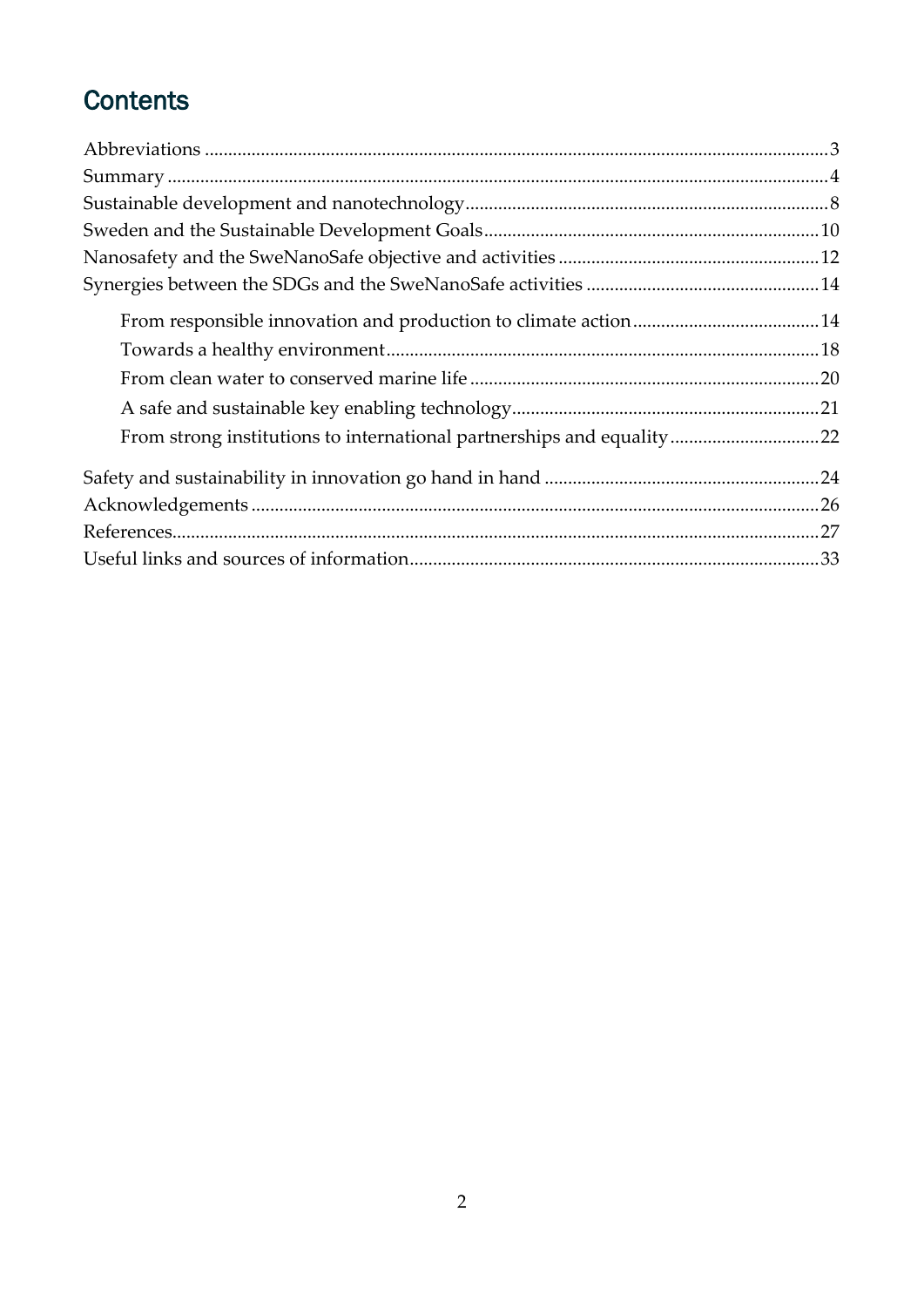## <span id="page-3-0"></span>Abbreviations

| EU                | European Union                                                         |
|-------------------|------------------------------------------------------------------------|
| <b>EURL/ECVAM</b> | European Union Reference Laboratory for Alternatives to Animal Testing |
| <b>FAIR</b>       | Findable, Accessible, Interoperable and Reusable                       |
| <b>IMM</b>        | Institute of Environmental Medicine                                    |
| <b>JRC</b>        | Joint Research Centre                                                  |
| KI                | Karolinska Institutet                                                  |
| <b>NAMs</b>       | New Approach Methodologies                                             |
| <b>OECD</b>       | Organization for Economic Cooperation and Development                  |
| <b>REACH</b>      | Registration, Evaluation, Authorisation and Restriction of Chemicals   |
| <b>RRI</b>        | Responsible Research & Innovation                                      |
| <b>SbD</b>        | Safe-by-Design                                                         |
| <b>SSbD</b>       | Safe and Sustainable-by-Design                                         |
| <b>SIA</b>        | Safe(r) Innovation Approach                                            |
| <b>SCB</b>        | <b>Statistics Sweden</b>                                               |
| <b>SDGs</b>       | Sustainable Development Goals                                          |
| <b>SDI</b>        | Sustainable Development Index                                          |
| <b>UN</b>         | <b>United Nations</b>                                                  |
| <b>WHO</b>        | World Health Organization                                              |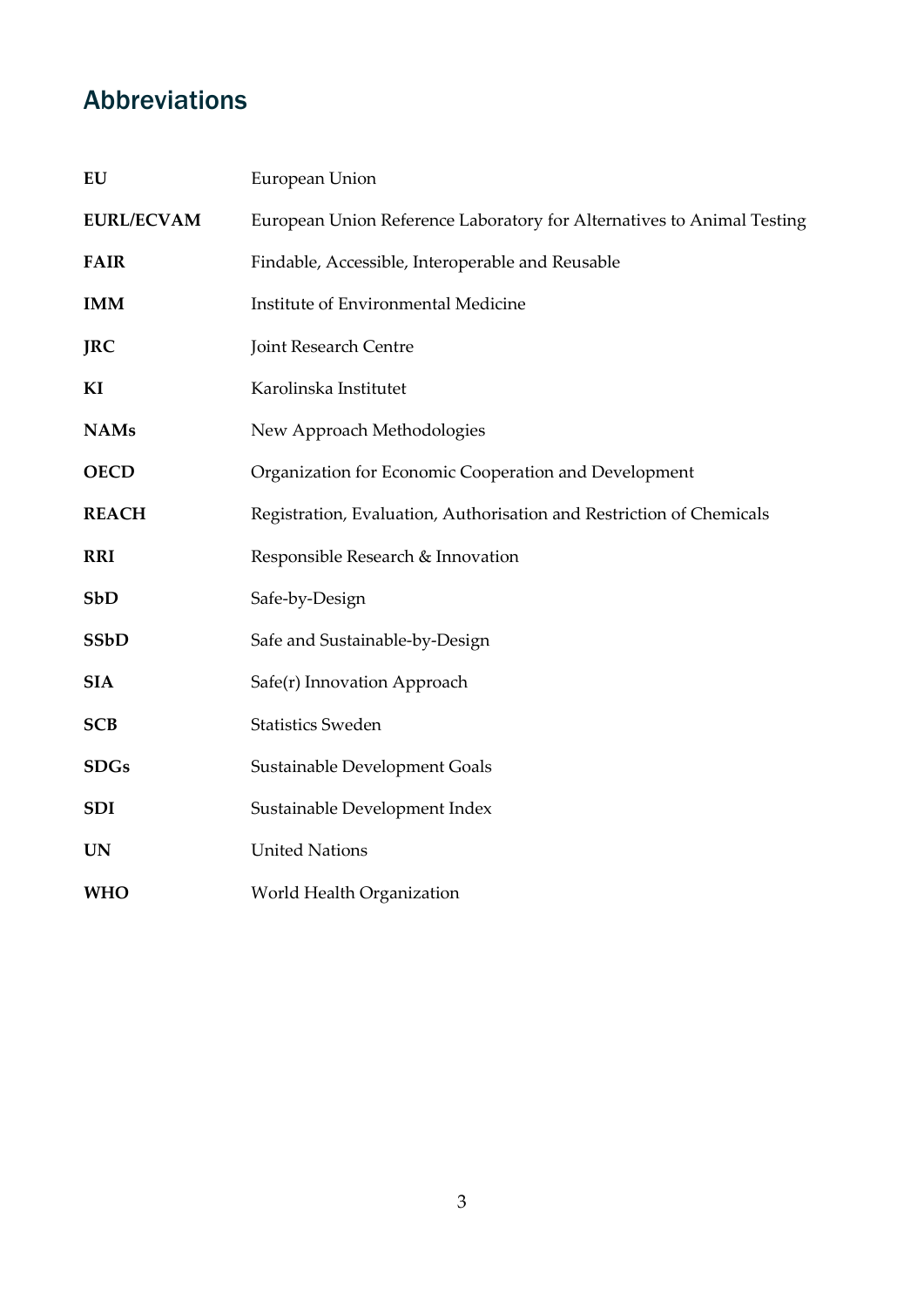## <span id="page-4-0"></span>**Summary**

The SweNanoSafe focus areas include sustainable development of nanotechnology and the platforms recently organized a workshop titled "*Safe and Sustainable by Design: a prerequisite for achieving a circular economy*" and published a workshop report describing the presentations and discussions that took place.<sup>1</sup> In addition, a report describing stakeholder views on safe and sustainable nanotechnology innovation was recently published.2 Following these initial activities within the focus area of sustainable development, this report aims to describe the alignment between the UN Sustainable Development Goals (SDGs)<sup>3</sup> and the SweNanoSafe objective and activities. In addition, the report includes reference to how the SweNanoSafe activities contribute to the new European Union (EU) policy ambitions, including the EU Green Deal<sup>4</sup> and Chemicals Strategy for Sustainability.5

The report initially provides an overview of the expected key-enabling opportunities that nanotechnology provides for sustainable development, while at the same time challenging the current health risk assessment frameworks and legislations, which are not agile enough to handle the vast number of complex nanomaterials considered in technological innovation. An overview of the status of sustainable development in Sweden is also provided followed by a short description of the concept of nanosafety and the six overarching SweNanoSafe activities.

The main part of the report details the synergies between 12 of the 17 SDGs and the SweNanoSafe objective, providing examples of stakeholder-engaging activities where relevant. An overview of the synergies is provided in **Table 1**.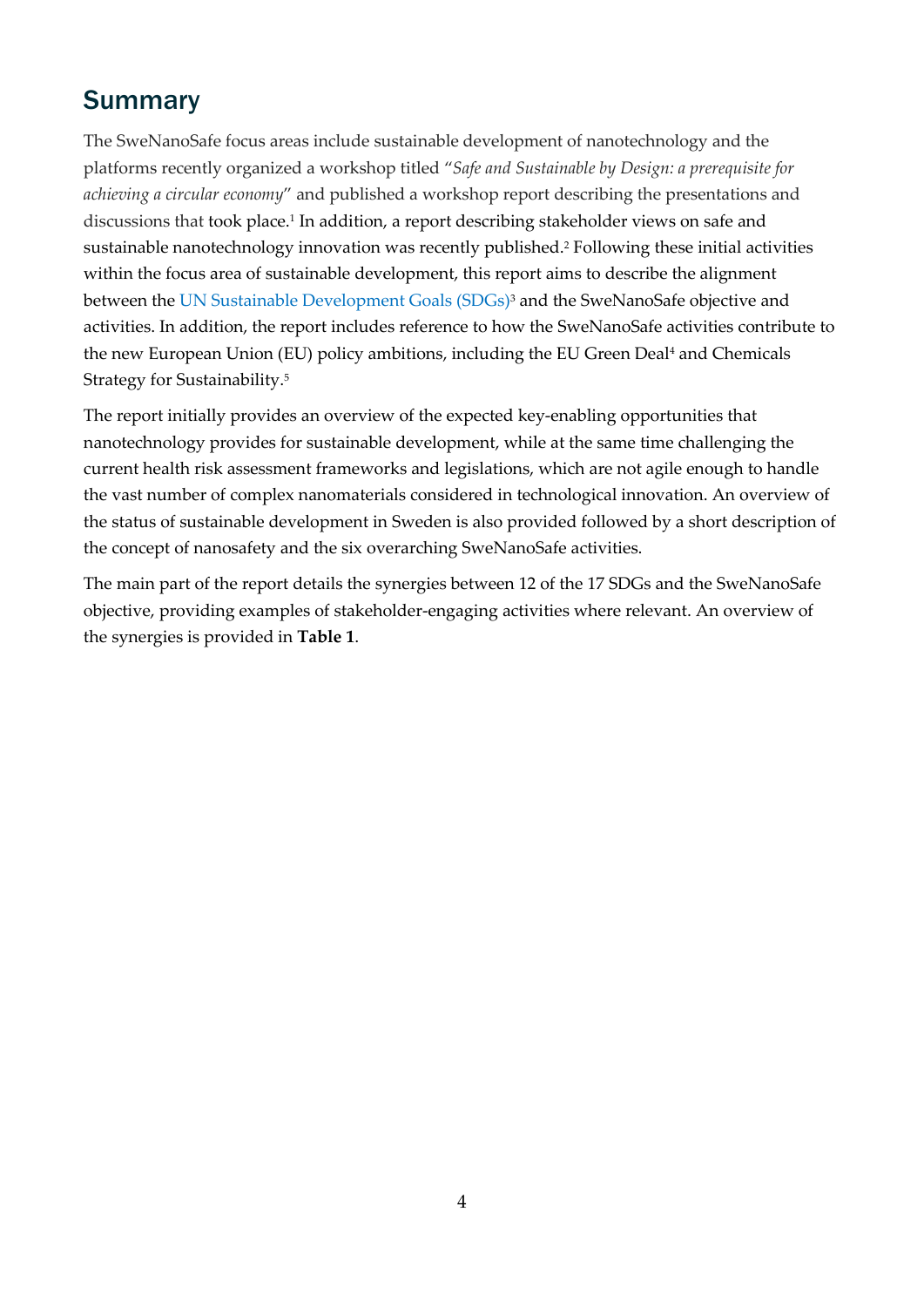| SweNanoSafe's ambition                           | <b>SDG</b>                                                                             | SweNanoSafe activities towards meeting SDG goal                                                                                                                                                                                                           |
|--------------------------------------------------|----------------------------------------------------------------------------------------|-----------------------------------------------------------------------------------------------------------------------------------------------------------------------------------------------------------------------------------------------------------|
| From responsible production to climate<br>action | <b>SDG 12</b><br>sustainable<br>Ensure<br>consumption<br>and<br>production patterns    | Support development of an engaging system of societal,<br>environmental and economic accounting linking chains<br>from production to consumption and end of life of<br>nanomaterials.                                                                     |
|                                                  | SDG <sub>9</sub><br>Industry, Innovation and Infrastructure                            | Build a resilient infrastructure for communication and<br>dialogue among stakeholders to promote inclusive and<br>sustainable industrialization and foster innovation<br>within nanotechnology.                                                           |
|                                                  | SDG <sub>8</sub><br>Decent work and economic growth                                    | Encourage incorporation of nanosafety aspects to<br>support decent work and economic growth.                                                                                                                                                              |
|                                                  | SDG <sub>13</sub><br>Climate action                                                    | Actively contribute to the implementation of Climate<br>Action by fostering sustainable consumption and<br>production of nanotechnology, and by creating<br>awareness and providing education towards safe and<br>sustainable nanotechnology innovations. |
| Towards a healthy environment                    | SDG <sub>3</sub><br>Ensure healthy lives and promote well-being for<br>all at all ages | Impact the overall aim to reduce mortality from non-<br>communicable diseases and the number of deaths and<br>illnesses from exposure to hazardous nanomaterials in<br>air, water and soil pollution and contamination.                                   |

**Table 1.** Overview of synergies between the UN Sustainable Development Goals (SDGs) and SweNanoSafe activities.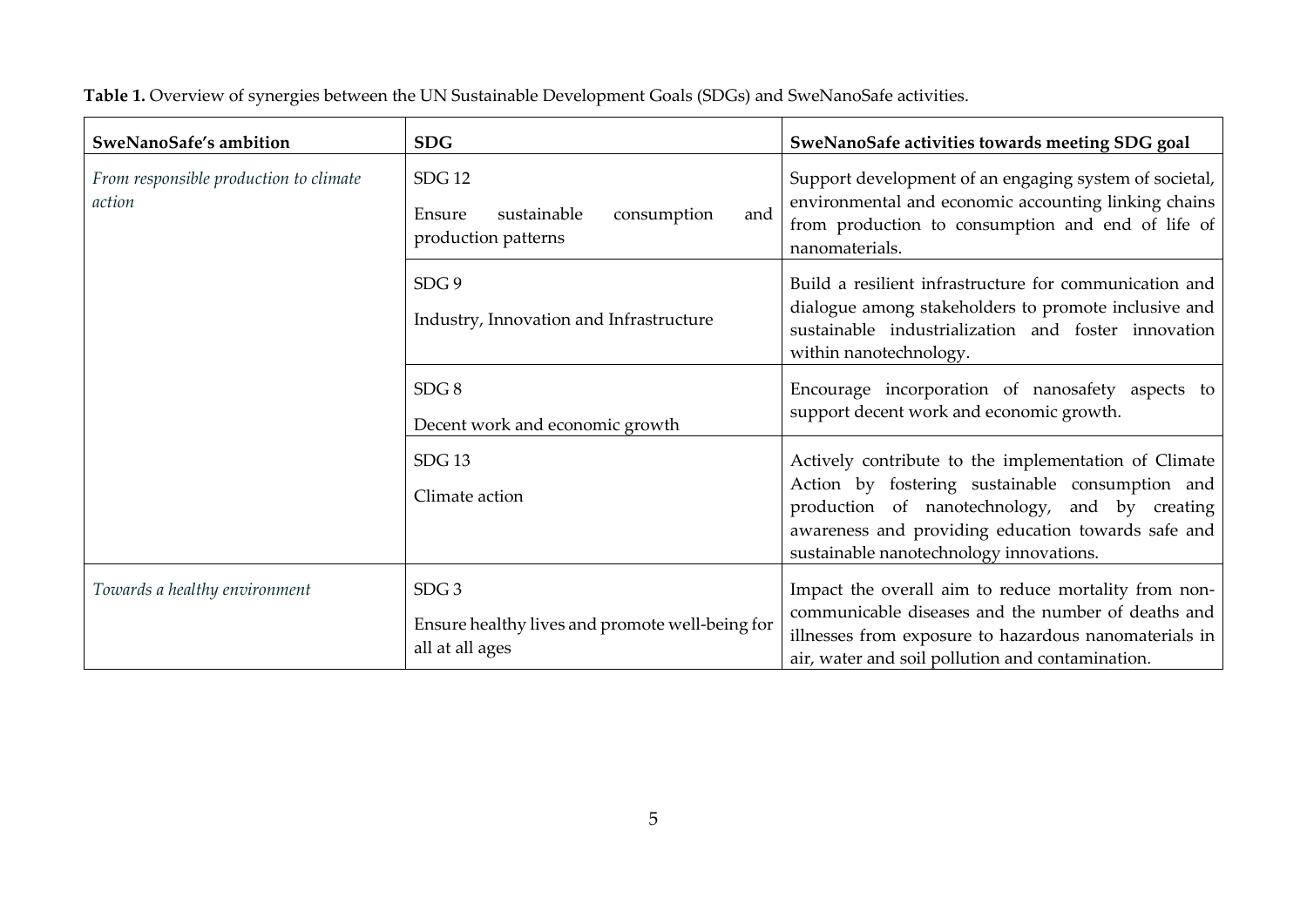| SweNanoSafe's ambition                            | <b>SDG</b>                                                                                                                        | SweNanoSafe activities towards meeting SDG goal                                                                                                                                                                                                                                                                                                                                          |
|---------------------------------------------------|-----------------------------------------------------------------------------------------------------------------------------------|------------------------------------------------------------------------------------------------------------------------------------------------------------------------------------------------------------------------------------------------------------------------------------------------------------------------------------------------------------------------------------------|
|                                                   | SDG <sub>2</sub><br>End hunger, achieve food security and<br>improved nutrition and promote sustainable<br>agriculture            | Advocate for safety and sustainability of nanomaterials<br>in food and feed during food process, food packaging<br>and labelling, as well as sustainable food production<br>systems with the use of safe and resilient<br>nanotechnology agricultural practices.                                                                                                                         |
| From clean water to conserved marine life         | SDG <sub>6</sub><br>sustainable<br>availability<br>Ensure<br>and<br>management of water and sanitation for all                    | Promote and engage stakeholder in achieving clean<br>water, sanitation and sustainable management of waste<br>streams by compiling and communicating knowledge<br>regarding the existence of nanomaterials in specific<br>industrial sectors (such as building materials, textiles,<br>cosmetics, food and packaging) and in the environment.                                            |
|                                                   | <b>SDG 14</b><br>Conserve and sustainably use the oceans, seas<br>marine<br>for<br>sustainable<br>and<br>resources<br>development | Support reduced marine pollution of all kinds, in<br>particular from land-based activities, including marine<br>debris and nutrient pollution by increasing knowledge<br>regarding the content and presence of nanomaterials and<br>nanoplastics and potential risks to health and the<br>environment associated with nanomaterial reuse,<br>recycling, incineration and landfill sites. |
| A safe and sustainable key enabling<br>technology | SDG7<br>Ensure access to affordable, reliable, sustainable<br>and modern energy for all                                           | international<br>cooperation<br>Enhance<br>all<br>among<br>stakeholders to facilitate knowledge dissemination and<br>communication regarding clean, sustainable and safe<br>energy research and<br>nano-enabled<br>technology<br>innovation.                                                                                                                                             |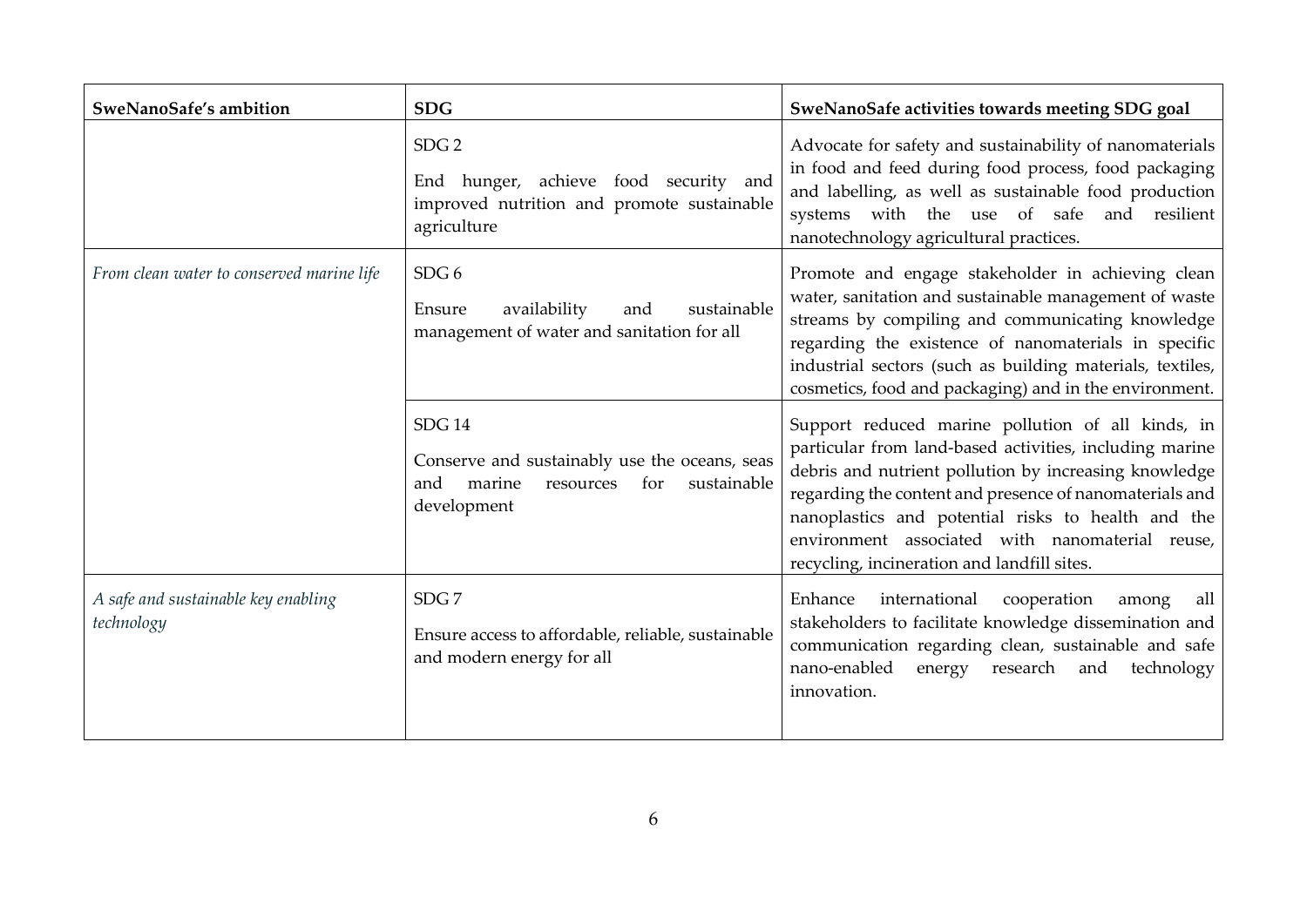| SweNanoSafe's ambition                                                 | <b>SDG</b>                                                                                                                                                                                                   | SweNanoSafe activities towards meeting SDG goal                                                                                                                                                                                                                                                                                                                     |
|------------------------------------------------------------------------|--------------------------------------------------------------------------------------------------------------------------------------------------------------------------------------------------------------|---------------------------------------------------------------------------------------------------------------------------------------------------------------------------------------------------------------------------------------------------------------------------------------------------------------------------------------------------------------------|
| From strong institutions to international<br>partnerships and equality | <b>SDG 16</b><br>Promote peaceful and inclusive societies for<br>sustainable development, provide access to<br>justice for all and build effective, accountable<br>and inclusive institutions at all levels. | Stimulate cross-sectoral and international partnerships<br>and policy coherence by providing information about<br>existing programmes and courses regarding nanosafety<br>through the platform's website, contributing to<br>knowledge transfer between various stakeholders,<br>including academia, industry, trade organizations and<br>governmental agencies.    |
|                                                                        | SDG <sub>17</sub><br>Strengthen the means of implementation and<br>revitalize the Global Partnership for Sustainable<br>Development.                                                                         | Strengthen active collaboration with other European<br>national nanosafety platforms and with international<br>working groups such as the Organization for Economic<br>Cooperation and Development (OECD) and the<br>European Union Reference Laboratory for Alternatives<br>to Animal Testing (EURL/ECVAM).                                                        |
|                                                                        | <b>SDG 10</b><br>Reduce inequalities<br>within<br>and<br>among<br>countries                                                                                                                                  | Map and prioritize needs within nanosafety to support<br>actions towards relevant measures and efficient use of<br>resources, thereby independently contributing to the<br>reduction of inequalities between institutions, industries<br>and international organizations and to the strengthening<br>of the implementation of harmonized nanosafety<br>regulations. |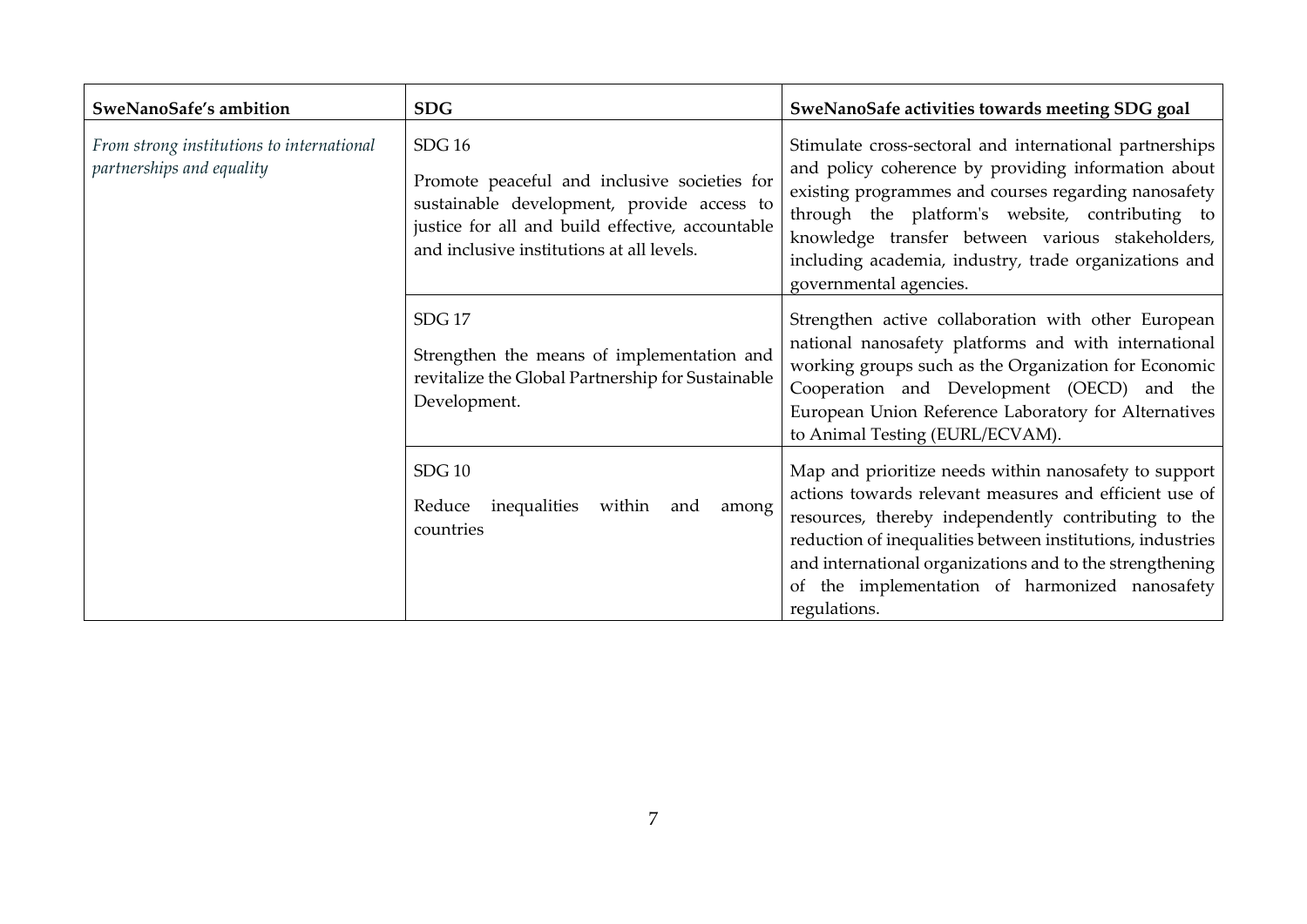## <span id="page-8-0"></span>Sustainable development and nanotechnology

The SDGs are a collection of 17 interrelated global goals agreed upon by the UN (**Figure 1**). The SDGs have spurred change in the policy landscape within the EU and several impressive policy ambitions have been brought forward as the *EU holistic approach to sustainable development*, including the EU Green Deal4, the Circular Economy Action Plan<sup>6</sup> (and the Sustainable Products Initiative<sup>7</sup>), and the Chemical Strategy for Sustainability5, all involving the central goal of achieving a *non-toxic environment*.



**Figure 1:** The 17 UN Sustainable Development Goals (source: *www.un.org*)

Nanotechnology has been identified as a key-enabling technology for the EU<sup>8</sup> and has rapidly promoted the development of a new generation of smart and innovative materials, products and processes, expected to have a significant impact on the achievement of the SDGs. Nanotechnology and the materials applied in these technologies have created a tremendous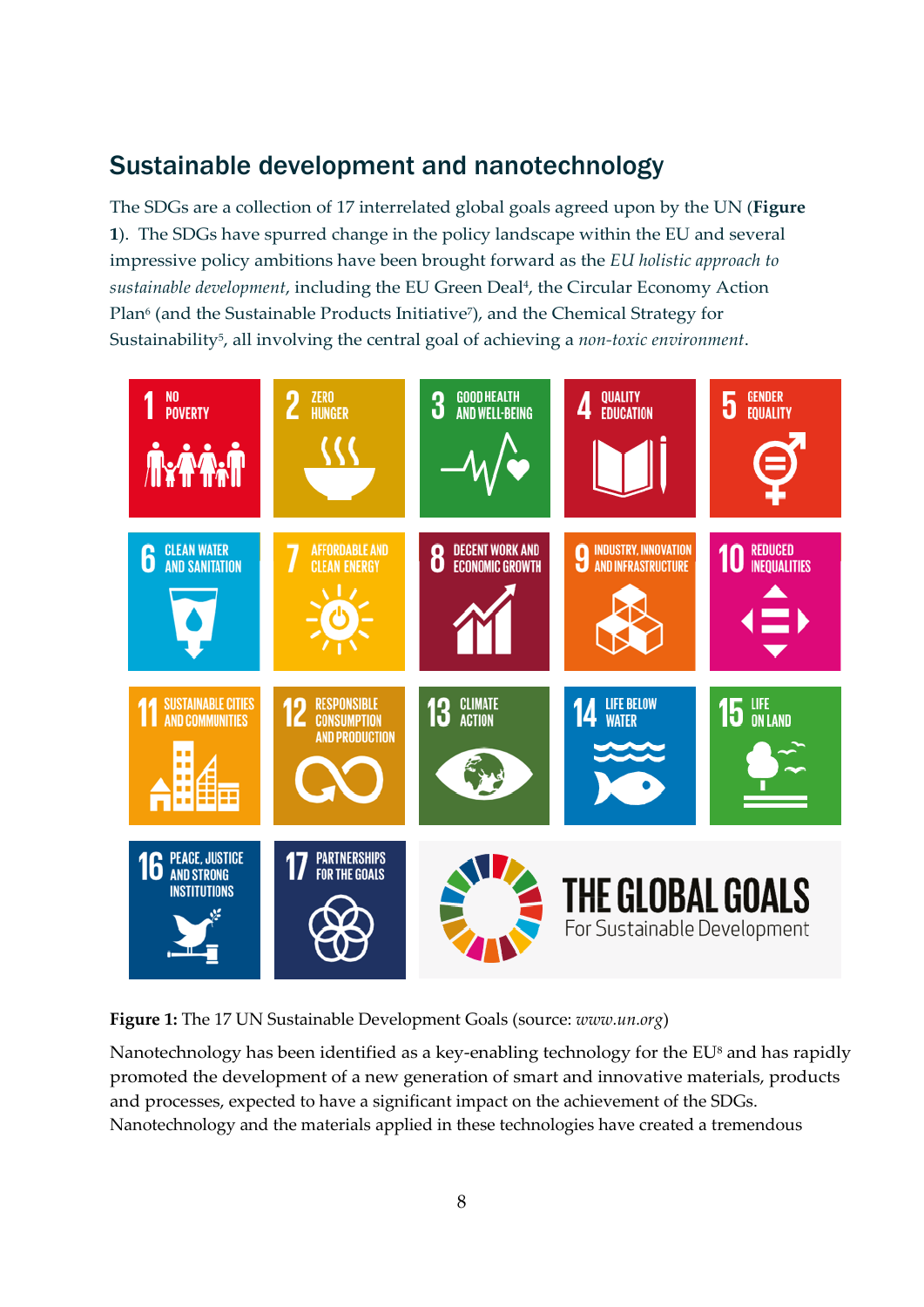growth potential for a wide range of applications and a large number of major industry sections such as infrastructure, energy, chemicals, healthcare, cosmetics and food.<sup>9-11</sup>

Nanomaterials are defined as [advanced materials](https://ec.europa.eu/info/research-and-innovation/research-area/industrial-research-and-innovation/key-enabling-technologies/advanced-materials-and-chemicals_en) that are intentionally produced at a size of approximately 1 to 100 nanometres in at least one dimension (detailed definition available in<sup>12</sup>, and reviewed further in13,14). Nanomaterials are referred to as nanoforms within regulatory settings such as the REACH regulation.<sup>15</sup> Furthermore, SweNanoSafe has recently written a post to clarify the term advanced materials in Swedish (available on the SweNanoSafe website<sup>16</sup>) and the European Commission has announced its support for the development of advanced materials.17 Nanomaterials can have desirable properties that make them unique and useful for a wide range of innovative applications. However, despite the expected benefits for the market and sustainability, nanomaterial applications have also raised safety concerns regarding their possible adverse effects on human health and the environment relating to the novel functional properties<sup>18</sup> (as reviewed and outlined in several recent SweNanoSafe reports).<sup>19-21</sup> Thus, it is important to take advantage of the valuable innovation opportunities while simultaneously minimizing the potential human health and environmental risks from nanomaterials. Such harmonized action towards inclusion of so called nanosafety aspects in innovation requires efficient collaboration and communication among actors and stakeholders in the field.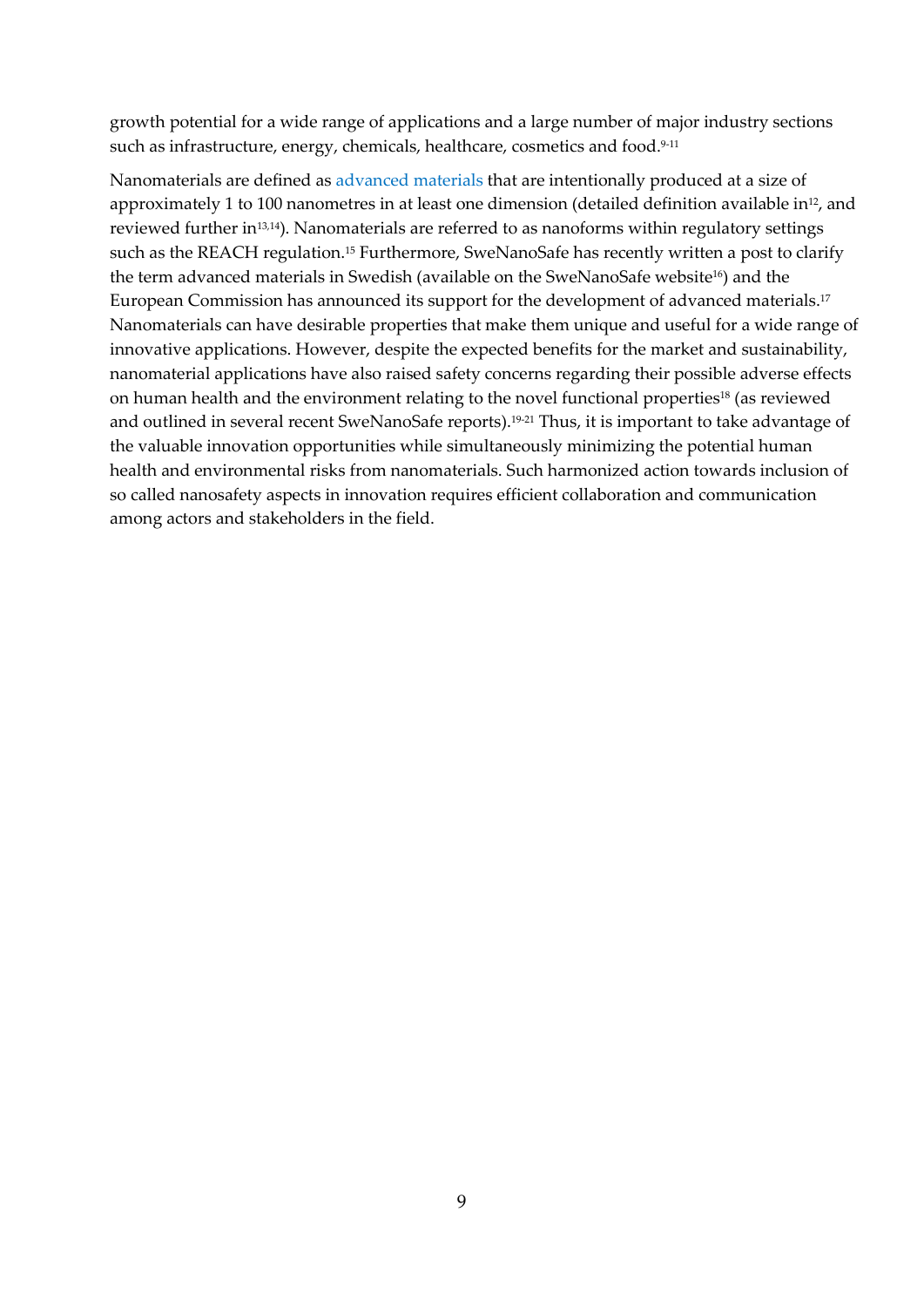## <span id="page-10-0"></span>Sweden and the Sustainable Development Goals

Monitoring the implementation of SDGs Agenda 2030 is carried out under the auspices of the United Nations and the progress is reported annually by each country, during the UN High-level Political Forum on Sustainable Development.<sup>22</sup> Each SDG is coupled to a set of specific targets, which are measurable and can be used to monitor progress through the [SDG index.](https://dashboards.sdgindex.org/) Statistics Sweden [\(SCB\)](https://www.scb.se/en/About-us/) is responsible for coordinating statistical monitoring in Sweden and determines how the 17 SDGs and 169 targets in Agenda 2030 are implemented in the Swedish society.

Sweden has traditionally been committed to international collaboration on global issues and is presently highly ambitious to contribute to the transformation of the world into a more socially, economically and environmentally sustainable place.<sup>23-25</sup> Indeed, according to the most recently published sustainable development review (2021), Sweden remains a front-runner in achieving the highest performance in implementing SDGs among the rest of the countries [\(dashboards.sdgindex.org/profiles/sweden\)](https://dashboards.sdgindex.org/profiles/sweden). Sweden has been ranked 2nd among 165 countries in developing sustainable strategies and putting them into practice, gathering a total SDG index score of 85.6 out of 100, achieving the majority of the targets for each SDG.22,23 Significant improvements have been seen in Sweden in several environmental, social and governance indicators, including no poverty (SDG 1), gender equality (SDG 5), the use of renewable energy sources (SGD 7), labour participation and decent work (SDG 8), innovation and infrastructure (SDG 9), peace, justice and strong institutions (SDG 16), as well as partnerships for the goals (SDG 17), as indicated by the green arrows in **Figure 2** (on track or maintaining achievement).

However, despite this strong starting position, Sweden faces several significant challenges. It is well recognized that Sweden needs to be more ambitious by focusing and implementing more sustainable consumption and production patterns (SDG 12), as well as by increasing its effort to prevent climate change (SDG 13), which still constitute major challenges (as shown by the red colour in Figure 2). Furthermore, the achievement of SDG 2 (zero hunger) in terms of achieving food and feed safety, promoting sustainable food production systems and resilient agricultural practices, and SDGs 14 and 15 (life below water and on land, respectively) seem to be hindered (as indicated by red colour and/or orange arrows in **Figure 2**). Whereas other goals including good health and well-being (SDG 3), quality education (SDG 4), clean water and sanitation (SDG 6), reduced inequalities (SDG 10) and sustainable cities and communities (SDG 11) are moderately or slowly improved (see yellow arrows in Figure 2).

Thus, it has been suggested that rich countries, such as Sweden, need to take further action to implement the SDGs with a particular focus on reducing CO<sub>2</sub> emissions and the overall material footprint. This is reflected in the newly proposed [Sustainable Development Index \(SDI\),](https://dashboards.sdgindex.org/) which in contrast to the SDG index, considers CO<sub>2</sub> emissions and material footprint calculated in per capita consumption-based terms and aligned with planetary boundaries.26 From an SDI perspective Sweden is positioned at the bottom (146<sup>th</sup> of 165 countries), which is in striking contrast to the 2<sup>nd</sup> position based on the SDG index measuring the overall achievement of the SDGs. Overall and importantly, the burden of achieving all 17 SDGs and their targets requires strong collaboration across societal actors including governments, public authorities, industrial sector, and academia.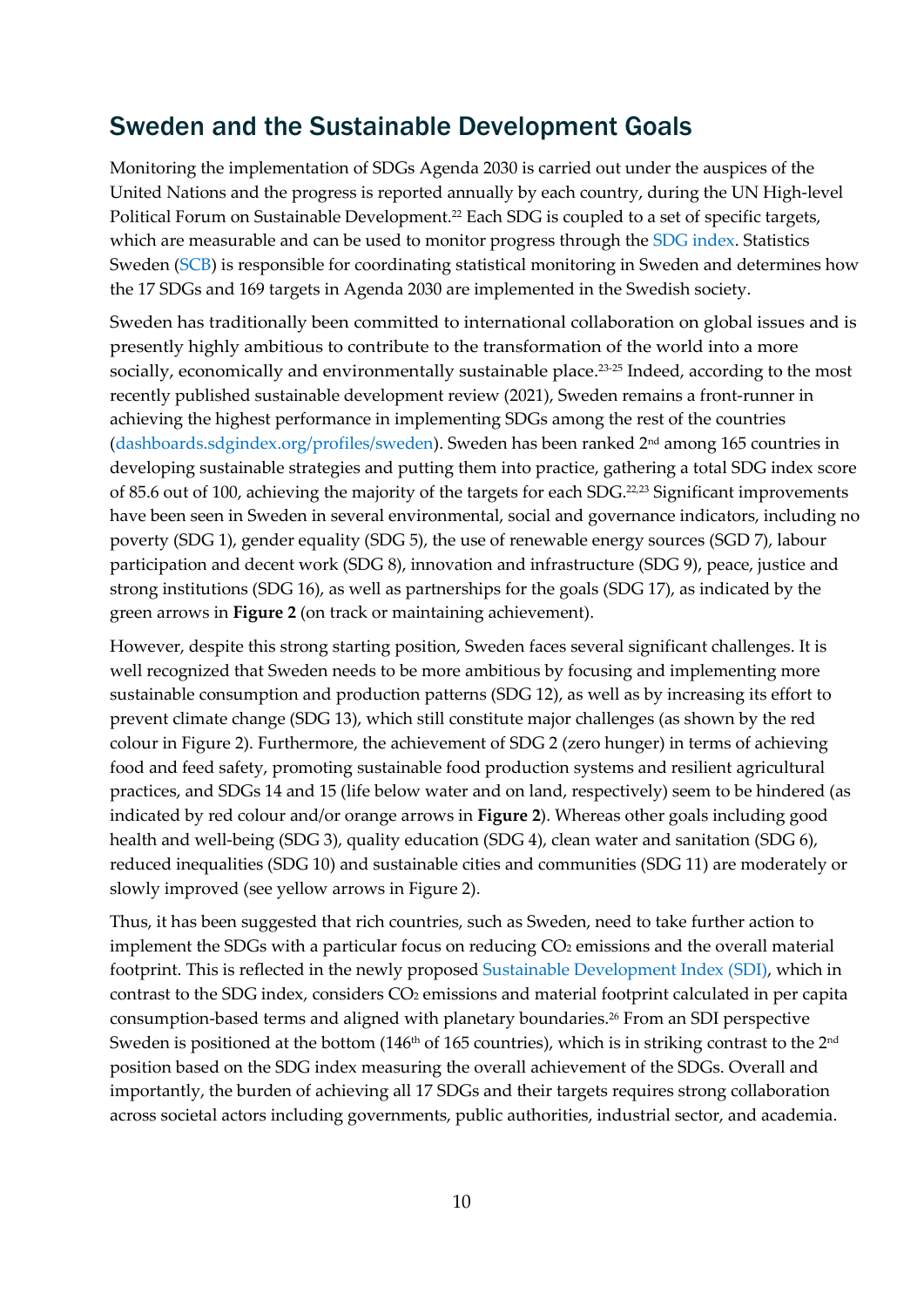

#### **Description**

The overall score measures a country's total progress towards achieving all 17 SDGs. The score can be interpreted as a the percentage of SDG achievement. A score of 100 indicates that all SDGs have been achieved.

**Figure 2:** Sustainable Development Profile Sweden 2021 *(*source: [dashboards.sdgindex.org/profiles/sweden](https://dashboards.sdgindex.org/profiles/sweden)*)*

#### **V OVERALL PERFORMANCE COUNTRY RANKING COUNTRY SCORE Sweden**  $rac{SDG}{15}$ 85.6  $\frac{SDG}{14}$  $/165$ REGIONAL AVERAGE: 77.2  $rac{306}{13}$  $rac{90}{12}$ STATISTICAL PERFORMANCE INDEX 0 (WORST) TO 100 (BEST) 88.5 100  $\overline{0}$



Moderately improving **1** On track or maintaining SDG achievement

Notes: The full title of Goal 2"Zero Hunger" is "End hunger, achieve food security and improved nutrition and promote sustainable agriculture". The full title of each SDG is available here: https://sustainabledevelopment.un.org/topics/sustainabledevelopmentgoals

#### V AVERAGE PERFORMANCE BY SDG

Sweden

Information unavailable

 $\frac{SDG}{2}$ 

SDG

 $\frac{\text{SDG}}{4}$ 

 $\frac{SDG}{5}$ 

 $\frac{\text{SDG}}{6}$ 

 $rac{SDG}{17}$ 

 $rac{SDG}{16}$ 

 $\rightarrow$  Stagnating

AFFORDABLE AN

YΟ

Decreasing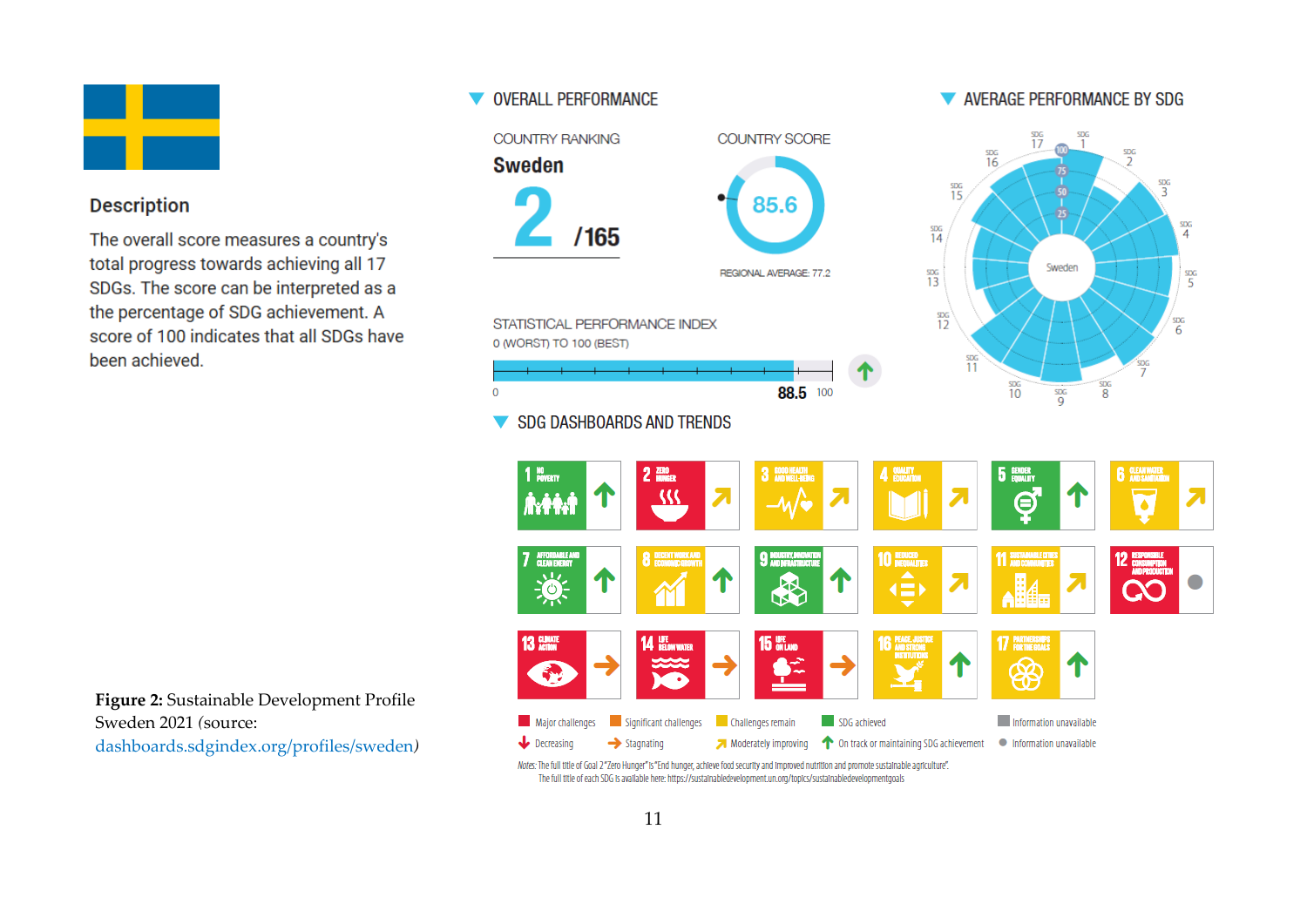## <span id="page-12-0"></span>Nanosafety and the SweNanoSafe objective and activities

The SweNanoSafe platform was created in 2016 to become a national cooperation and communication platform for safety aspects of nanomaterials, referred to as nanosafety. This direct initiative originated from the Swedish government report "*Safe development – a national action plan for the safe use and handling of nanomaterials*" (SOU 2013:70). Important aspects of the platform´s purpose constitute also addressing the relevant technological and societal challenges and the strengthening of research and innovation efforts with a specific focus on sustainable development and environmental, health and safety issues coupled to nanomaterials. This objective is in line with the current EU policy ambitions, where nanosafety involves aspects of sustainability and the overarching aim of achieving a *non-toxic environment*. 5

With Sweden's long experience in education, training and regulation in the field of chemical safety, as well as the range and the quality of nanosafety research being conducted, the platform has provided the opportunity to lead the way towards safe handling, use and development of nanomaterials. SweNanoSafe focuses on dissemination of knowledge and provides special support to authorities in matters concerning safe handling and use of nanomaterials. SweNanoSafe also serves as a forum for collaboration between academia, authorities, businesses, and other organizations that have an interest in discussing, developing, and influencing the implementation of nanosafety in society, decision making and regulatory strategies.

The main activities of SweNanoSafe include, to:

- 1. *Synthetize knowledge, exchange trustworthy information and communicate* regarding the impact of nanomaterials on safety throughout the life-cycle (production-transfer-usedisposal), as well as on public health and environmental sustainability, with the overarching aim to contribute to a *non-toxic environment*.
- 2. Maintain a national [Educational Network](https://swenanosafe.ki.se/utbildningsnatverk-education-network-education-network/) for nanosafety and actively contribute to education and training activities through workshops and conferences regarding the safe handling, use and development of nanomaterials in a variety of industrial sectors.
- 3. Maintain a national [Research Network](https://swenanosafe.ki.se/research-network/) for nanosafety, with a strong presence and participation into national and international projects regarding action plans on nanosafety.
- 4. Provide special support to national authorities, through a [Council of Government](https://swenanosafe.ki.se/myndighetsradet/)  [Agencies](https://swenanosafe.ki.se/myndighetsradet/) regarding regulatory needs and development in matters concerning the safe handling and use of nanomaterials.
- 5. Facilitate and strengthen the *collaboration* between various stakeholders in the nanosafety field, including academia, industry, trade organizations and governmental agencies, as well as the international cooperation e.g. within the EU, the OECD and the World Health Organization (WHO).
- 6. *Identify and highlight knowledge gaps, research needs and obstacles* to the safe handling of nanomaterials in various sectors and work as such and proposing recommendations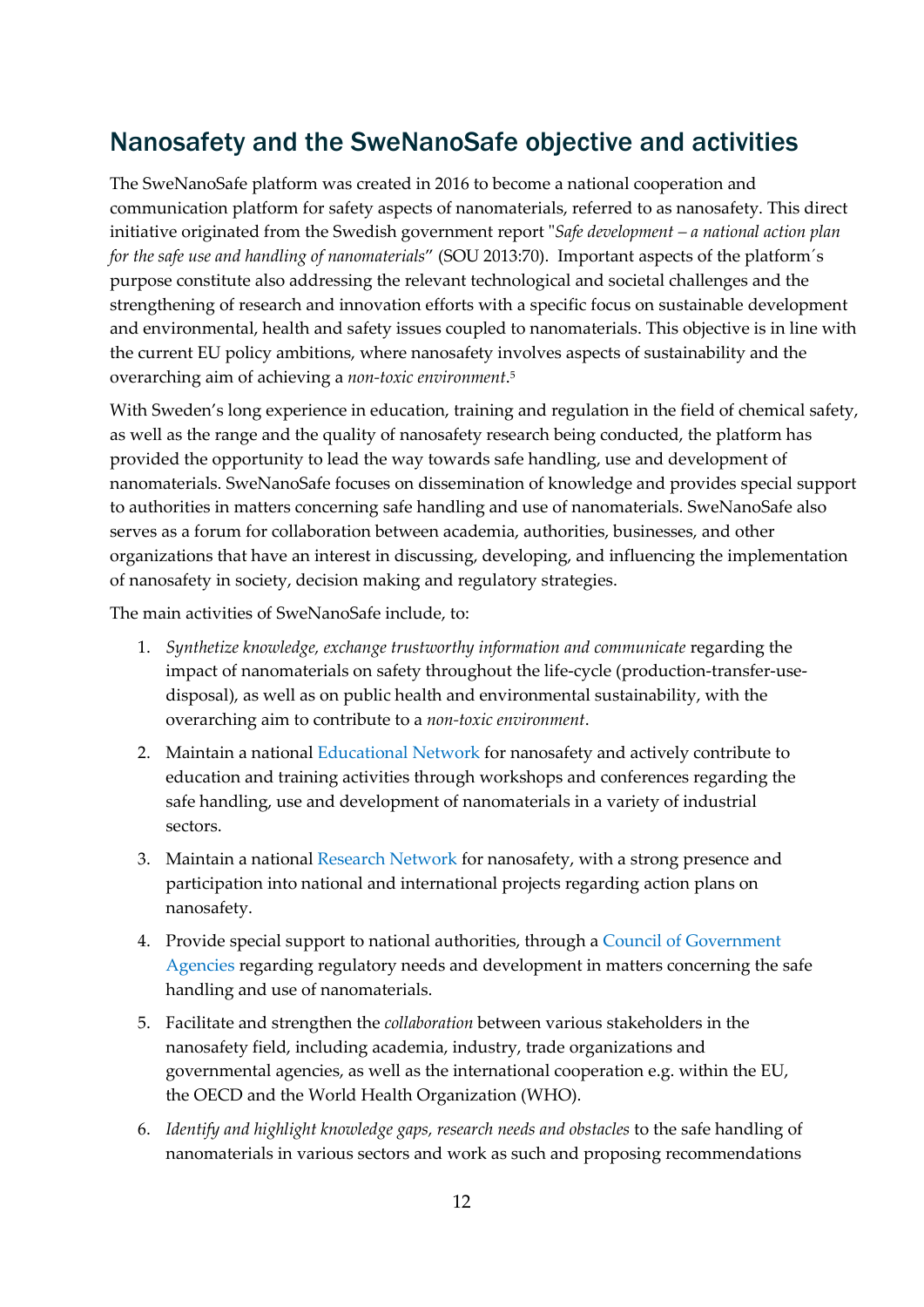and practical solutions to overcome these obstacles.

To be noted, the platform does not conduct laboratory research or perform risk assessments or other tasks which are included within the responsibilities of Swedish authorities concerning nanomaterials and nanoforms.

In order for Sweden to continue to be a driving force regarding chemical policy and nanosafety issues in the EU and globally, SweNanoSafe has a significant role to play in terms of the implementation of various aspects of the SDGs either directly or indirectly, as described in the following section.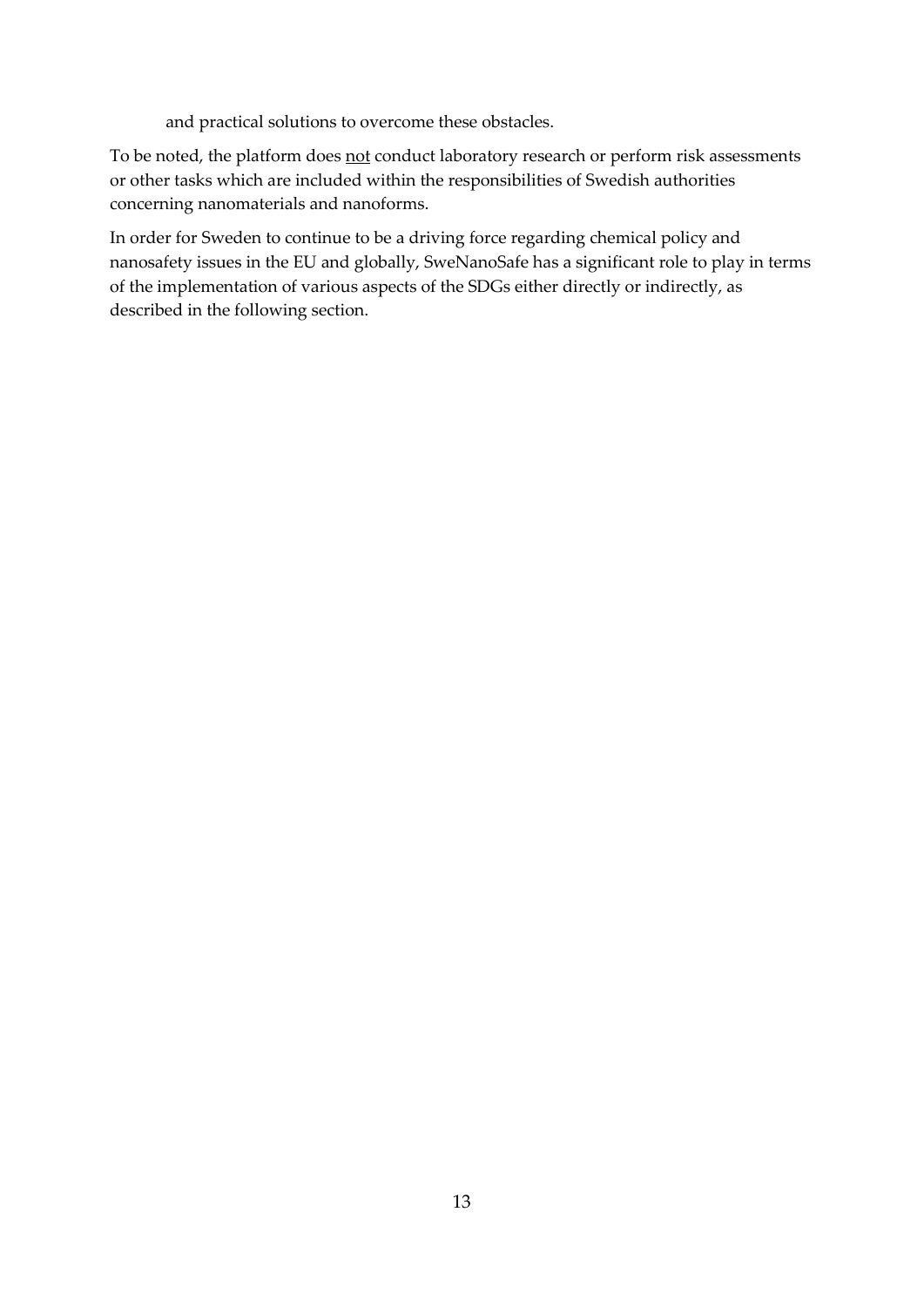## <span id="page-14-0"></span>Synergies between the SDGs and the SweNanoSafe activities

SweNanoSafe's work falls within the framework of the environmental objective of the Swedish government for a *non-toxic environment* which aims to ensure that substances (chemicals, including intentionally produced nanomaterials) produced and used in society do not harm human health, environment or biodiversity.27 This objective has recently been elaborated further through the implementation of the *non-toxic from the start* goal, (in Swedish: Giftfritt från början)<sup>24</sup>, according to which products need to be designed as safe from the start so that they can be included in sustainable cycles with increased reuse and recycling. The SweNanoSafe activities clearly contribute to this principle and to the strategy that the Swedish Chemicals Agency has set, including (a) the phasing out of particularly hazardous substances, (b) the reduction of the total exposure and especially (c) the promotion of a non-toxic circular economy, through its objective as described above and detailed further below. 24,27



#### <span id="page-14-1"></span>From responsible innovation and production to climate action

| <b>SDG</b>                                                                 | SweNanoSafe activities towards meeting SDG goal                                                                                                                                                                                                           |
|----------------------------------------------------------------------------|-----------------------------------------------------------------------------------------------------------------------------------------------------------------------------------------------------------------------------------------------------------|
| <b>SDG 12</b><br>Ensure sustainable consumption<br>and production patterns | Support development of an engaging system of societal,<br>environmental and economic accounting linking chains from<br>production to consumption and end of life of nanomaterials.                                                                        |
| SDG <sub>9</sub><br>Innovation<br>and<br>Industry,<br>Infrastructure       | Build a resilient infrastructure for communication and<br>dialogue among stakeholders to promote inclusive and<br>sustainable industrialization and foster innovation within<br>nanotechnology.                                                           |
| SDG 8<br>Decent work and economic growth                                   | Encourage incorporation of nanosafety aspects to support<br>decent work and economic growth.                                                                                                                                                              |
| $SDG$ 13<br>Climate action                                                 | Actively contribute to the implementation of Climate Action<br>by fostering sustainable consumption and production of<br>nanotechnology, and by creating awareness and providing<br>education towards safe and sustainable nanotechnology<br>innovations. |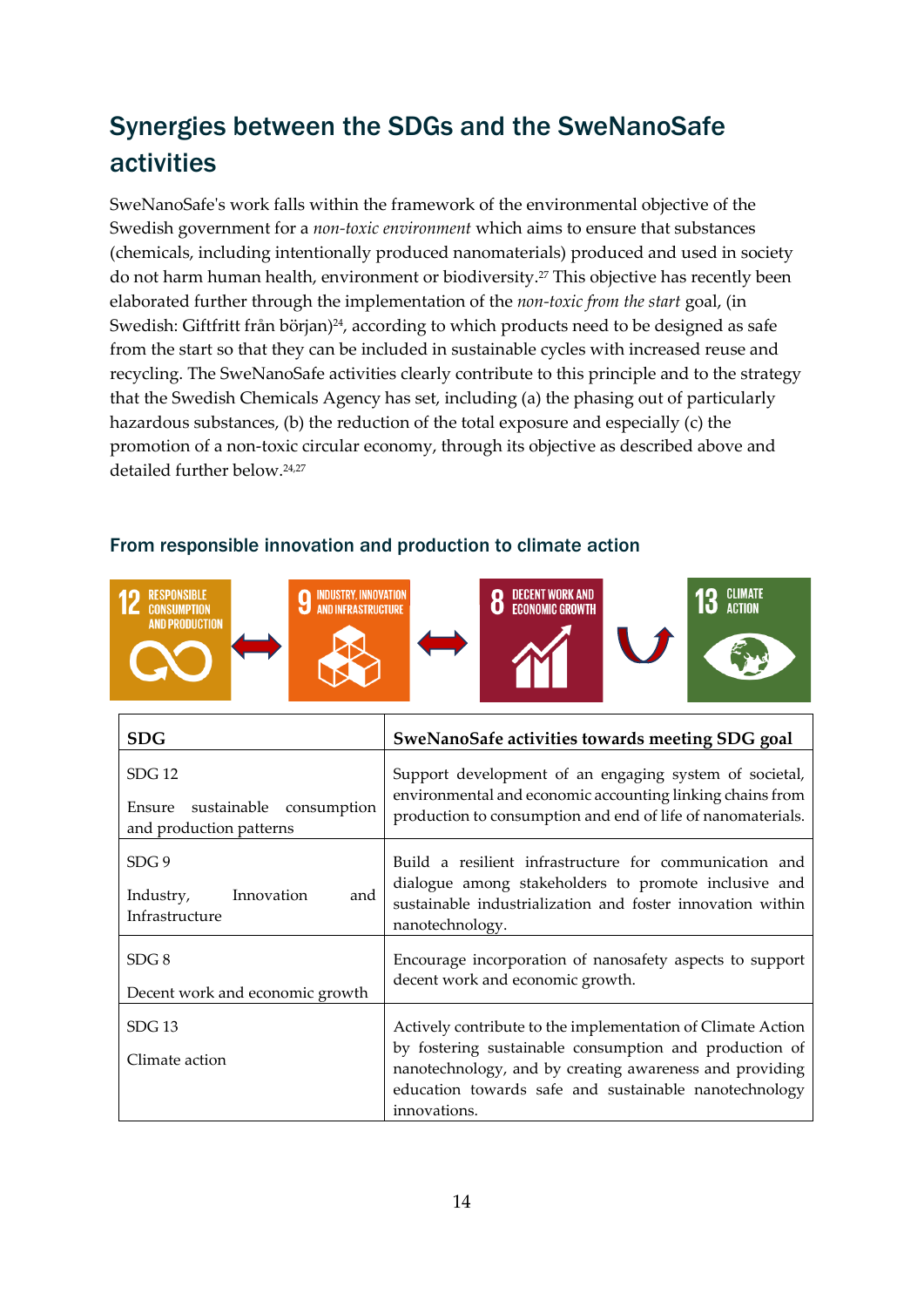#### *A system of societal, environmental and economic accounting*

For many countries in the EU, including Sweden, **[SDG 12](https://sdgs.un.org/goals/goal12)** (Responsible consumption and production) is one of the most challenging goals to achieve.23 SDG 12 is strongly correlated with the need for transformative change in the way the society produces, consumes and lives.28 To identify priorities in implementing SDG 12, a system of societal, environmental and economic accounting is necessary, especially because the chains from production to consumption are largely global and are not halted by national borders. Moreover, since nanotechnologies are characterized by constant development and a growing number of novel, complex manufactured nanomaterials,<sup>8,28</sup> there is a lack of a coherent risk assessment system to evaluate their safety on human health and the environment precisely and effectively. Thus, the [Safe\(r\) Innovation Approach \(SIA\)](https://www.oecd.org/officialdocuments/publicdisplaydocumentpdf/?cote=env/jm/mono(2020)36/REV1&doclanguage=en) concept was recently introduced, aiming to mitigate these challenges and ensure the sustainable production, use and end-oflife of nanomaterials.29

The SIA approach constitutes a proactive system, that helps to minimize the gap between the fast pace of innovation and the pace of nano-specific risk governance and communication. SIA is an approach that combines the (a) *Safe-by-design (SbD)* concept and (b) the *Regulatory Preparedness* concept, both aiming at balancing safety, functionality and cost-efficiency in an integrated way considering all life-cycle steps.29-31 In addition, the approach couples to the concept *Trusted Environments*, which are intended to facilitate communication and the exchange of sensitive information between innovators and authorities. The SbD concept is strongly linked with the Swedish governmental objective of products, materials and chemicals being *non-toxic from the start* at the premarketing stage*,* reducing uncertainties and risks related to human health and environmental safety due to the use of nanotechnology, starting as early as possible during the innovation process and covering the whole life-cycle chain from research and development phase to production, use, waste management and recycling.24 Examples and challenges of the SbD approach within nanotechnology innovation has been discussed widely<sup>32,33</sup> and range from the controversies around how to handle the fibre-related hazard potential of multi-walled carbon nanotubes<sup>34</sup>, or lack of test methods and data as exemplified by the debates around classification and risk assessment of nanosized titanium dioxide<sup>35</sup>, to an overall lack of basic knowledge about possible risks and their assessments among material developers and innovators.36

The Regulatory Preparedness concept was developed to complement the SbD concept in order for regulators to prepare accordingly the development of adaptable regulation that can keep ahead of knowledge generation and innovation of nanomaterials and nano-enabled products. Further developments of the concepts constitute inclusion of aspects relating to sustainability, which in the EU has recently been referred to as [Safe and Sustainable-by-](https://swenanosafe.ki.se/start/vad-innebar-safe-and-sustainable-by-design/safe-and-sustainable-by-design-a-prerequisite-for-achieving-a-circular-economy/)[Design \(SSbD\).](https://swenanosafe.ki.se/start/vad-innebar-safe-and-sustainable-by-design/safe-and-sustainable-by-design-a-prerequisite-for-achieving-a-circular-economy/) <sup>37</sup> At the time of writing the European Commission Joint Research Centre (JRC) is working towards establishment of an SSbD framework for both chemicals and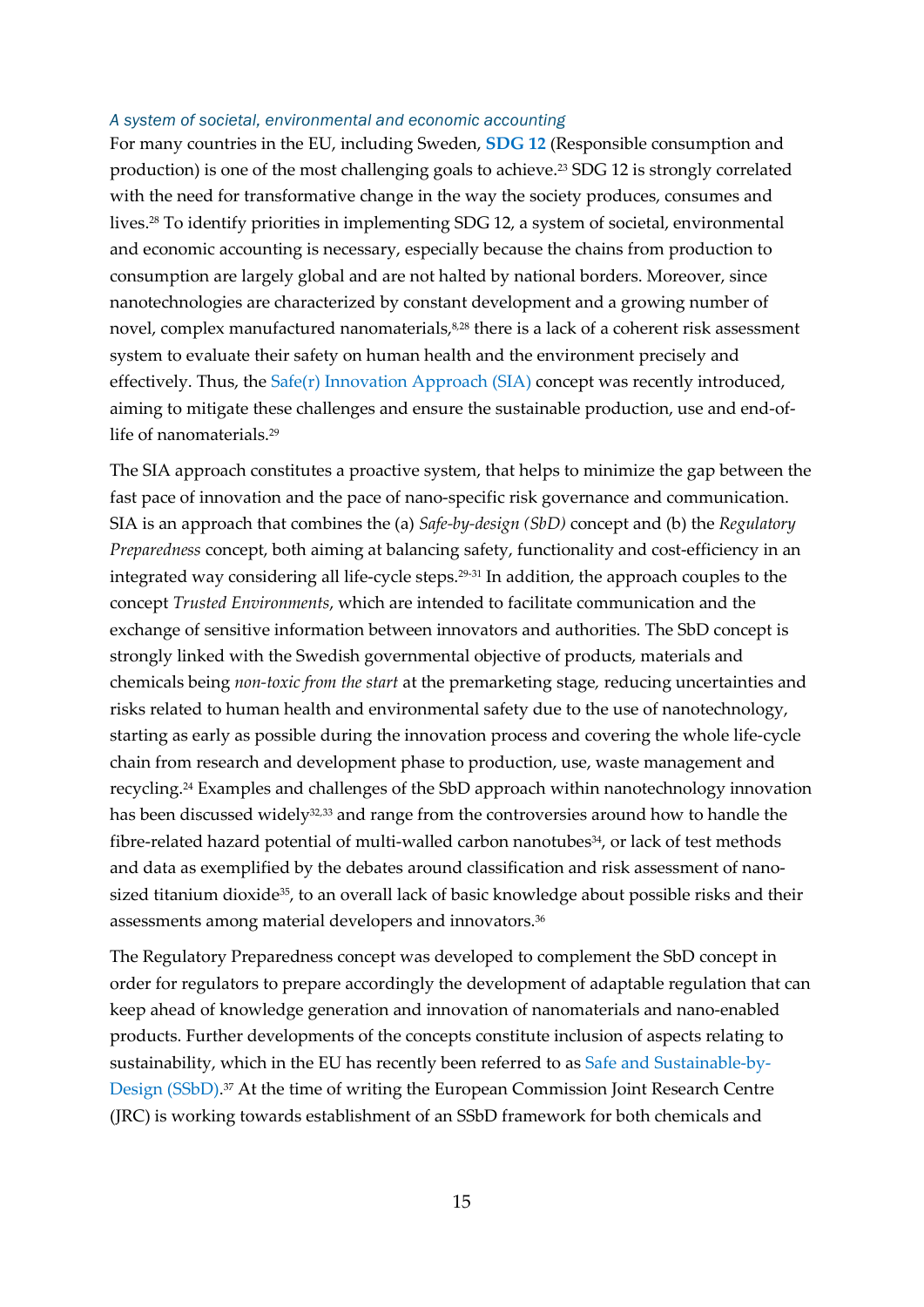materials and has published a preliminary review of the safety and sustainability aspects contained in the concept.38

In this context, SweNanoSafe has a central and important role to support knowledge dissemination and education<sup>39</sup> regarding new nanomaterials/nano-enabled products and their SSbD aspects, both in the short- and long-term. For instance, the platform aims to promote and encourage companies to adopt sustainable production practices (aligned with SDG 12.6), including waste generation (SDG 12.3) and management with a life-cycle perspective (SDG 12.4). In addition, SweNanoSafe aims to raise awareness regarding sustainable and responsible lifestyle options, waste management (aligned with SDG 12.8) and novel regulatory strategies through its website, newsletters, training support and by organizing workshops and conferences. In the long term, SweNanoSafe is also in the position of evaluating the relative changes in environmental and human health risks, following the implementation of the SSbD process (for occupational, consumer and environmental safety) and estimating any residual risk in order to recommend additional risk mitigation and management measures. Furthermore, SweNanoSafe aims to support the identification of the possible barriers for the application of SSbD concepts and propose suitable approaches to adequately address them, in particular by consideration of the need for new alternative methods for toxicity testing (so called New Approach Methodologies or NAMs)<sup>40</sup> and estimation (e.g. grouping approaches)<sup>41,42</sup> that are capable of handling the diversity, complexity and volumes of materials (including both nano- and advanced materials), data management solutions (see details below),<sup>43</sup> infrastructures that foster communication (e.g. Trusted Environments) and diverse risk management requirements.

In line with the above, SweNanoSafe has been appointed by the Swedish Chemicals Agency to support the recently formed OECD Steering groups on Safe Innovation Approach and Advanced Materials (SG-SIA and SG-AdMa), which fall within the activities of the Working Party on Manufactured Nanomaterials (WPMN).<sup>44,45</sup> Overall, the platform aims to facilitate interaction between innovators and regulators to improve awareness of the latest advances in nano-enabled products and nanosafety aspects and issues. Thus, the platform can play a proactive role among industry, other stakeholders, policymakers, and regulators by creating awareness to minimize the time gap between appearance and approval of innovation and appropriate legislation. In addition, the platform spreads awareness and knowledge about the importance of digitalized [FAIR \(Findable, Accessible, Interoperable, Reusable\) data](https://swenanosafe.ki.se/start/data-for-nanosakerhet/nanosafety-data/) on nanomaterials, required for industries to keep track of processes and also, to address regulatory needs and regulatory orientated guidelines in order to account for the special characteristics of nanomaterials and their safety.43,46 This action supports recent calls for improving transparency on chemical and material use<sup>47</sup> and suggestions to make environmental footprint data requirements mandatory under REACH.<sup>48</sup> Worth mentioning is also the support that SweNanoSafe can provide for addressing the needs for achieving a society with the right chemicals/materials rather than more of them,<sup>49</sup> also known as *chemical*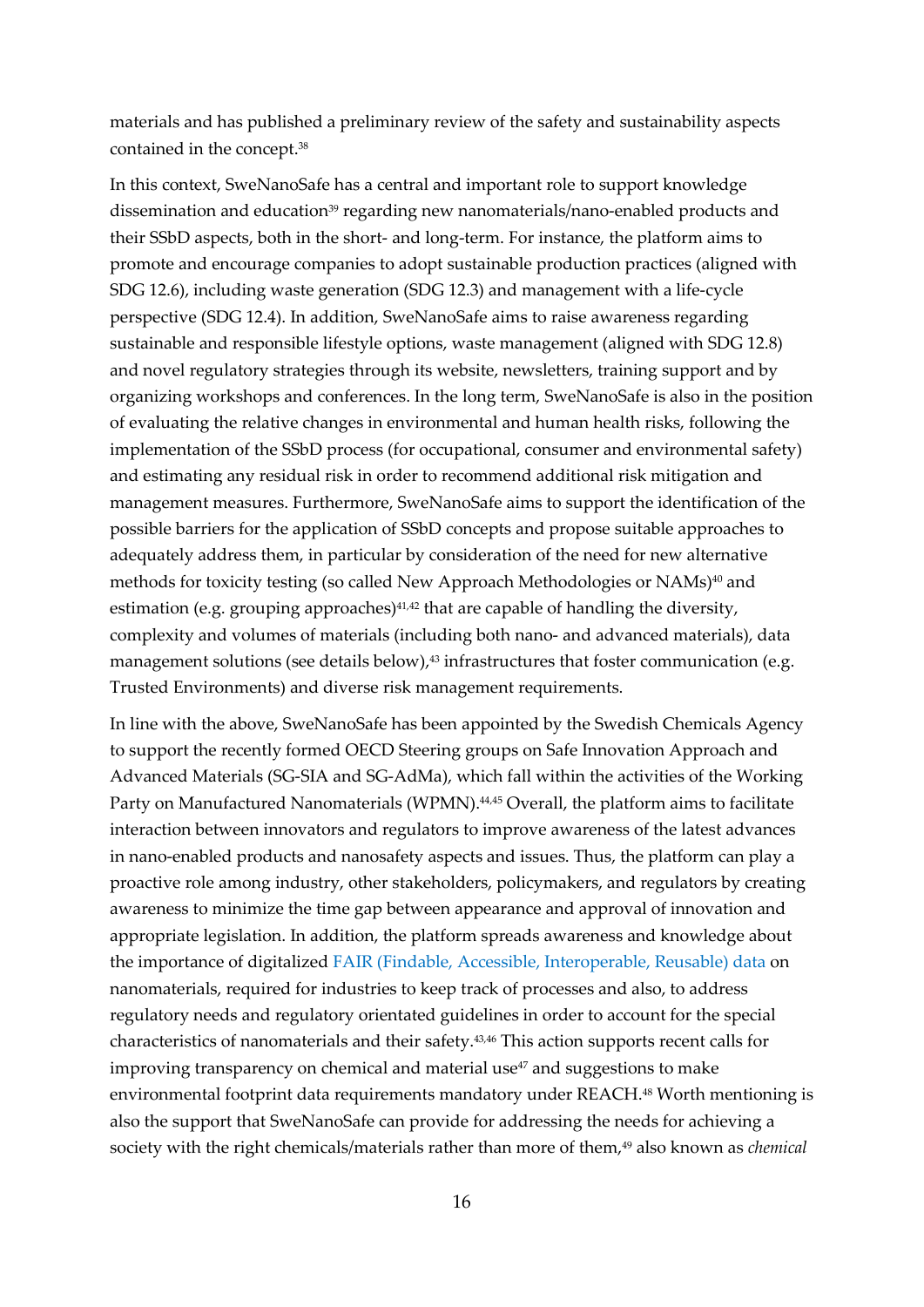*simplification*, <sup>50</sup> in order to meet the demands of a circular economy. This can be assumed to be a large challenge for nanomaterial/technology innovation which depends on continuous and increasing complexity of material functional properties.

#### *A resilient infrastructure*

**[SDG 9](https://sdgs.un.org/goals/goal9)** (Industry, innovation, and infrastructure) is also clearly and significantly supported by the implementation of the SIA and SSbD concepts in the industry and infrastructure (aligned with SDG 9.5: enhance research and upgrade industrial technologies). Consumption and production systems involve several stakeholders in many industrial sectors, and thus, the platform can facilitate knowledge exchange regarding improved or innovative production technologies and moving towards more circular business models that include sharing, recycling, and reusing materials and products. SweNanoSafe has initiated a feasibility study regarding the presence of nanomaterials in the construction industry (2019) and published a first report (2021, in Swedish with abstract in English)<sup>51</sup>, in order to better understand the prevalence of nanomaterials in the sector. In addition, the platform recently published a report presenting preliminary insight into the current experiences of various stakeholders on how Responsible Research and Innovation (RRI), i.e. SSbD and precautionary principles etc., is managed in practice.2

#### *Work and economic growth incorporating nanosafety*

Importantly, SDGs 12 and 9 are clearly correlated with **[SDG 8](https://sdgs.un.org/goals/goal8)** (Decent work and economic growth), which calls for sustained economic growth, while limiting environmental degradation and greatly increasing resource efficiency. This is in line with SweNanoSafe's recent report entitled "*Proposals for national measures for safe use, handling and development of nanomaterials*",19 which outlines the platform's actions on ensuring that new regulations and new knowledge are implemented in the work environment measures, thereby enhancing workplace safety (aligned with SDG target 8.8). Even though coordinated supervisory measures do currently exist, there is potential for further development of the level of cooperation between responsible authorities and organizations regarding nanosafety, to ensure optimal use of information, methodology and documentation. Moreover, sustainable economic growth and productivity together with healthy long-term competitiveness can be reinforced through the promotion of the non-toxic circular economy concept, improved resource efficiency and sustainable technological upgrading and innovations (aligned with SDG 8.2 and SDG 8.4). This is especially important for the concept of non-toxic circular economy, which states that materials and products should be *non-toxic from the start*, and thus requires increased knowledge on the hazards of nanomaterials, together with information about where they are used and their exposure levels. Thus, calling for efficient implementation of the SIA and SSbD concepts and a clear alignment with the SweNanoSafe activities. It is clear from many ongoing discussions among stakeholders that one of the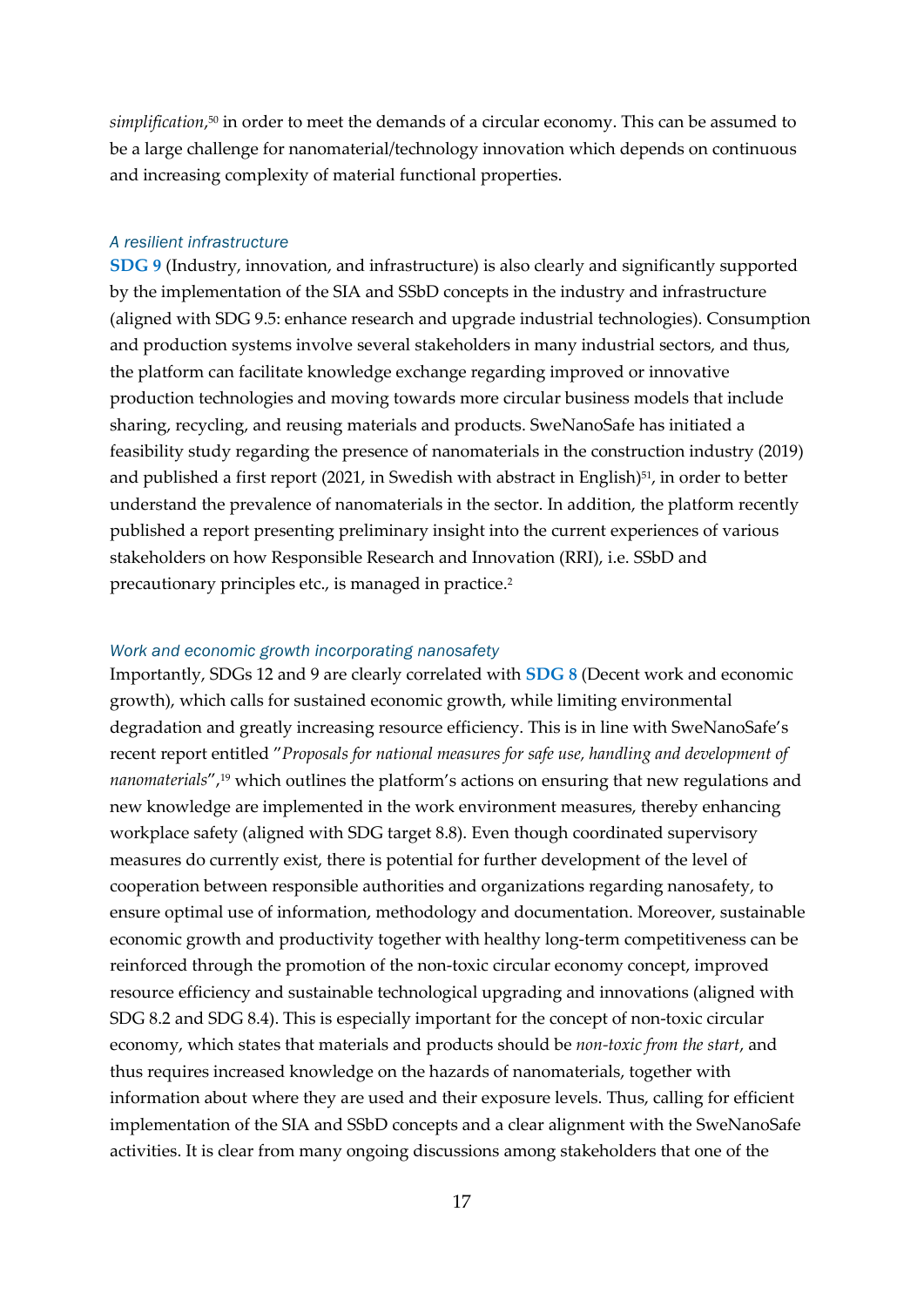largest challenges for the *non-toxic from the start* concept is the lack of data and information.<sup>38</sup> These aspects are being considered in the JRC-led developments of an SSbD framework and depend strongly on the advances in available (FAIR) nanosafety data.<sup>43</sup>

#### *Climate Action by promoting sustainable nanotechnology*

Overall, the above-mentioned actions by SweNanoSafe align with the implementation of **[SDG 13](https://sdgs.un.org/goals/goal13)** (Climate action) in two ways; i) by promoting sustainable consumption and production, which is one of the most efficient ways to promote better use of resources and economic development while reducing the impacts of climate change and greenhouse gas emissions (SDG 12), and ii) by improving education<sup>39</sup>, raising awareness and ensuring safe exploitation of nanotechnology in various climate change mitigation efforts involving nanotechnology, including for example sustainable energy production and storage, lightweight materials and nanocatalysts.<sup>52</sup>

#### <span id="page-18-0"></span>Towards a healthy environment



| <b>SDG</b>                                                                                                                               | SweNanoSafe activities towards meeting SDG goal                                                                                                                                                                                                               |
|------------------------------------------------------------------------------------------------------------------------------------------|---------------------------------------------------------------------------------------------------------------------------------------------------------------------------------------------------------------------------------------------------------------|
| SDG <sub>3</sub><br>and<br>healthy<br>Ensure<br>lives<br>promote well-being for all at all<br>ages                                       | Impact the overall aim to reduce mortality from non-<br>communicable diseases and the number of deaths and illnesses<br>from exposure to hazardous nanomaterials in air, water and soil<br>pollution and contamination.                                       |
| SDG <sub>2</sub><br>achieve<br>food<br>End<br>hunger,<br>security and improved nutrition<br>sustainable<br>and<br>promote<br>agriculture | Advocate for safety and sustainability of nanomaterials in food<br>and feed during food process, food packaging and labelling, as<br>well as sustainable food production systems with the use of safe<br>and resilient nanotechnology agricultural practices. |

#### *Reduced numbers of deaths and illnesses from exposure to hazardous nanomaterials*

A prerequisite for the achievement of **[SDG 3](https://sdgs.un.org/goals/goal3)** is the availability of knowledge about the health and environmental effects of chemicals and materials, as well as exposure levels for the purpose of risk assessment. Thus, the SweNanoSafe activities support the reduction of mortality from non-communicable diseases (aligned with target 3.4) and substantial reduction in number of deaths and illnesses from exposure to hazardous nanomaterials in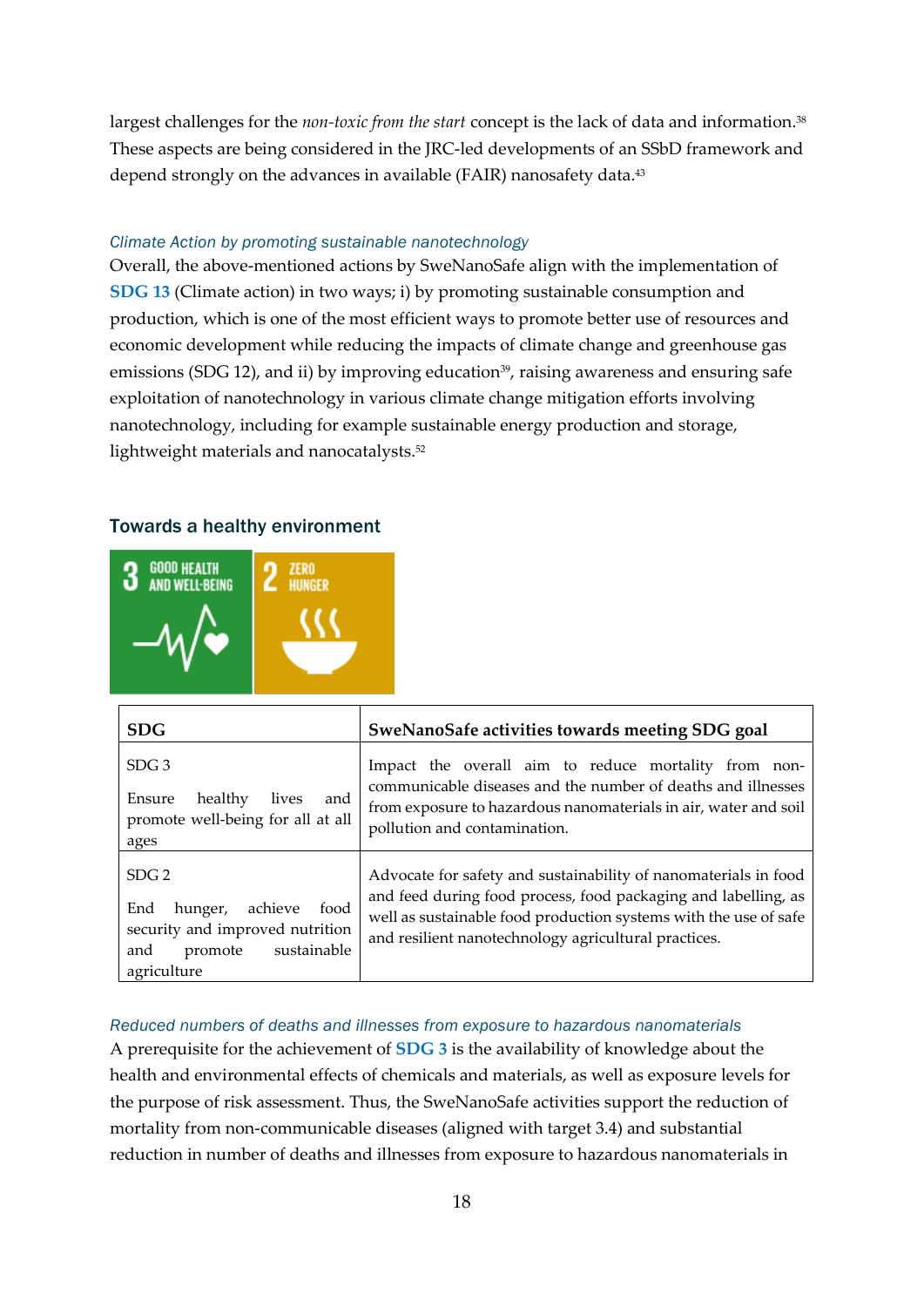air, water and soil pollution and contamination (aligned with target 3.9). Furthermore, the platform can strengthen the capacity for early warning, risk reduction and management of national and global health risks in terms of nanotechnology (aligned with target 3.9d).

In line with this goal, as previously mentioned, SweNanoSafe has recently published a report regarding the presence of nanomaterials in the construction industry (in Swedish)<sup>51</sup>, as well as initiated feasibility studies on nanomaterials in cosmetics and food (2020) in order to support development and availability of safer products on the market. Other areas of activity at SweNanoSafe include communication about [toxicity test methods for nanomaterials](https://swenanosafe.ki.se/start/testning-av-nanomaterial/testing-of-nanomaterials/) (including NAMs) and [FAIR nanosafety data.](https://swenanosafe.ki.se/start/data-for-nanosakerhet/nanosafety-data/) SweNanoSafe also aims to spread and communicate knowledge and developments relating to solutions and support systems for monitoring and early warnings related to safety and sustainability of nanomaterials, such as the recently proposed Early WArning, pRioritisation and actioN (EWARN) system for advanced materials.53

#### *Safety and sustainability of nanomaterials in food, feed, and agricultural practices*

Nanotechnology is also applied in food and feed innovation and ongoing European activities include exploration of risk assessment development needs for innovative foods and feeds, e.g. in the [One Health European Joint Programme.](https://onehealthejp.eu/)

In support of a healthy environment, the SweNanoSafe activities align with **[SDG 2](https://sdgs.un.org/goals/goal2)** in terms of the safety and sustainability of nanomaterials in food and feed during food process, food packaging and labelling. Through knowledge dissemination, safe and trustworthy information exchange and education<sup>39</sup>, SweNanoSafe can contribute to the promotion of a pragmatic product-oriented RRI approach in the whole innovation chain and to balancing functionality and safety from the beginning of the manufacturing process, in line with the SIA concept. These activities also support promotion of sustainable food production systems with the use of safe and resilient nanotechnology in agricultural practices, such as nano fertilizers, nanopesticides and nanobiosensors (aligned with SDG target 2.4).

The previously mentioned pilot project (2020) on the use of nanomaterials in food and their safety, focuses on the identification of knowledge gaps regarding the food technology legislative framework, as well as providing proposals for research initiatives, with an emphasis on Swedish conditions.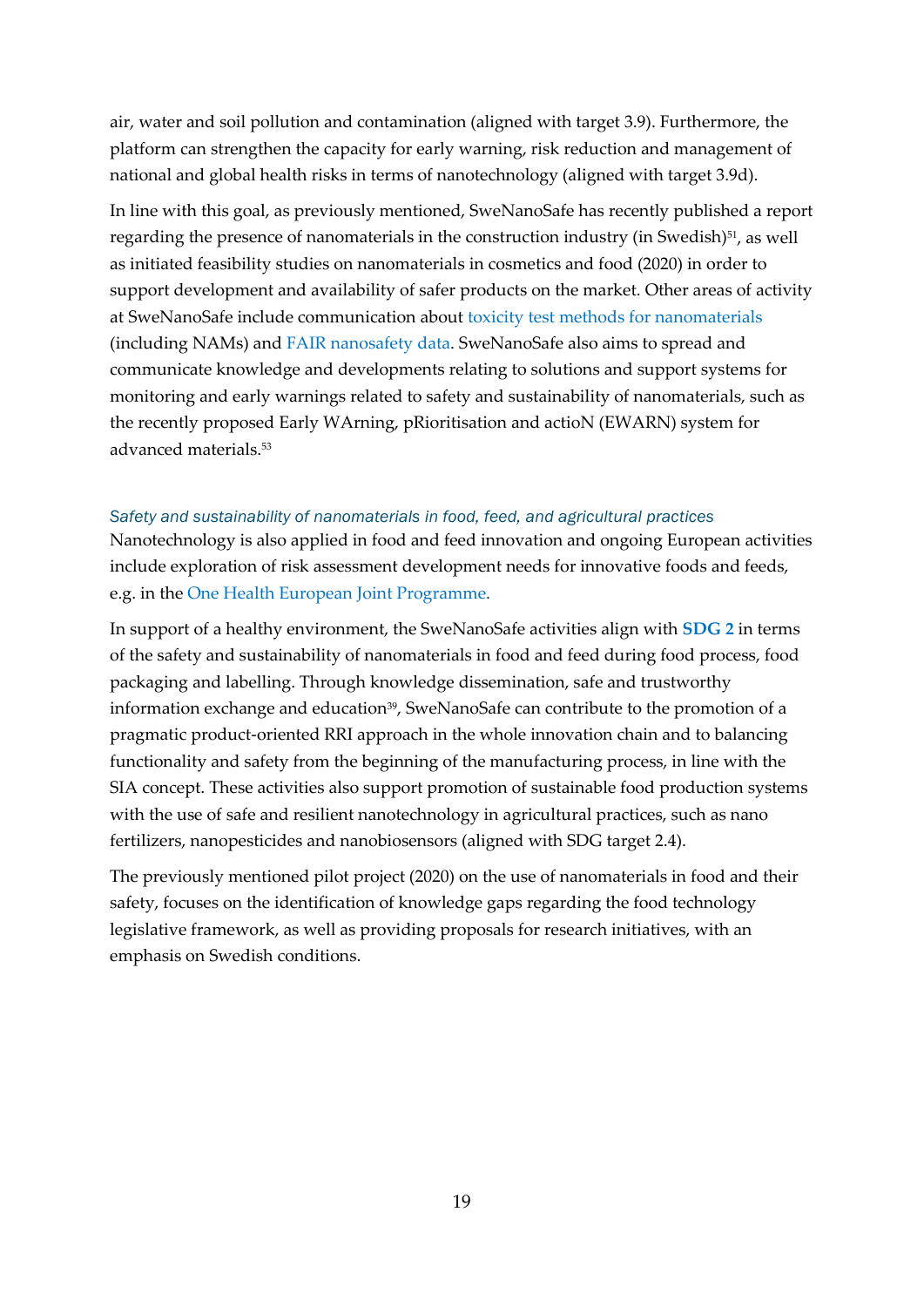#### <span id="page-20-0"></span>From clean water to conserved marine life



| <b>SDG</b>                                                                                                                         | SweNanoSafe activities towards meeting SDG goal                                                                                                                                                                                                                                                                                                                                       |
|------------------------------------------------------------------------------------------------------------------------------------|---------------------------------------------------------------------------------------------------------------------------------------------------------------------------------------------------------------------------------------------------------------------------------------------------------------------------------------------------------------------------------------|
| SDG <sub>6</sub><br>availability<br>Ensure<br>and<br>sustainable management of<br>water and sanitation for all                     | Promote and engage stakeholder in achieving clean water, sanitation<br>and sustainable management of waste streams by compiling and<br>communicating knowledge regarding the existence of nanomaterials<br>in specific industrial sectors (such as building materials, textiles,<br>cosmetics, food and packaging) and in the environment.                                            |
| SDG <sub>14</sub><br>Conserve and sustainably<br>use the oceans, seas and<br>for<br>marine<br>resources<br>sustainable development | Support reduced marine pollution of all kinds, in particular from<br>land-based activities, including marine debris and nutrient pollution<br>by increasing knowledge regarding the content and presence of<br>nanomaterials and nanoplastics and potential risks to health and the<br>environment associated with nanomaterial reuse, recycling,<br>incineration and landfill sites. |

#### *Clean water, sanitation and sustainable management of waste streams*

As described in the SweNanoSafe report "*Proposals for national measures for safe use, handling and development of nanomaterials*"19, the platform contributes to **[SDG 6](https://sdgs.un.org/goals/goal6)** to ensure clean water, sanitation and sustainable management of waste streams by compiling and communicating knowledge regarding the existence of nanomaterials in specific industrial sectors (such as building materials, textiles, cosmetics, food and packaging) and in the environment.19,21,51 In collaboration with national authorities, companies and trade organizations, the platform can support actions such as mapping of major waste streams containing nanomaterials and contribute to the investigation of technical solutions that facilitate the safe recycling of waste containing nanomaterials, as well as prioritizing measures targeted at types of waste where large quantities of potentially harmful nanomaterials may exist.

In line with the above, SweNanoSafe recently contributed to a workshop titled "*Nanomaterials in waste – a new challenge?*" organized by the Swedish Waste Management Association and the Mistra Environmental Nanosafety Programme and aimed at increasing knowledge regarding the content and presence of nanomaterials and potential risks to health and the environment associated with nanomaterial reuse, recycling, incineration and landfill sites.54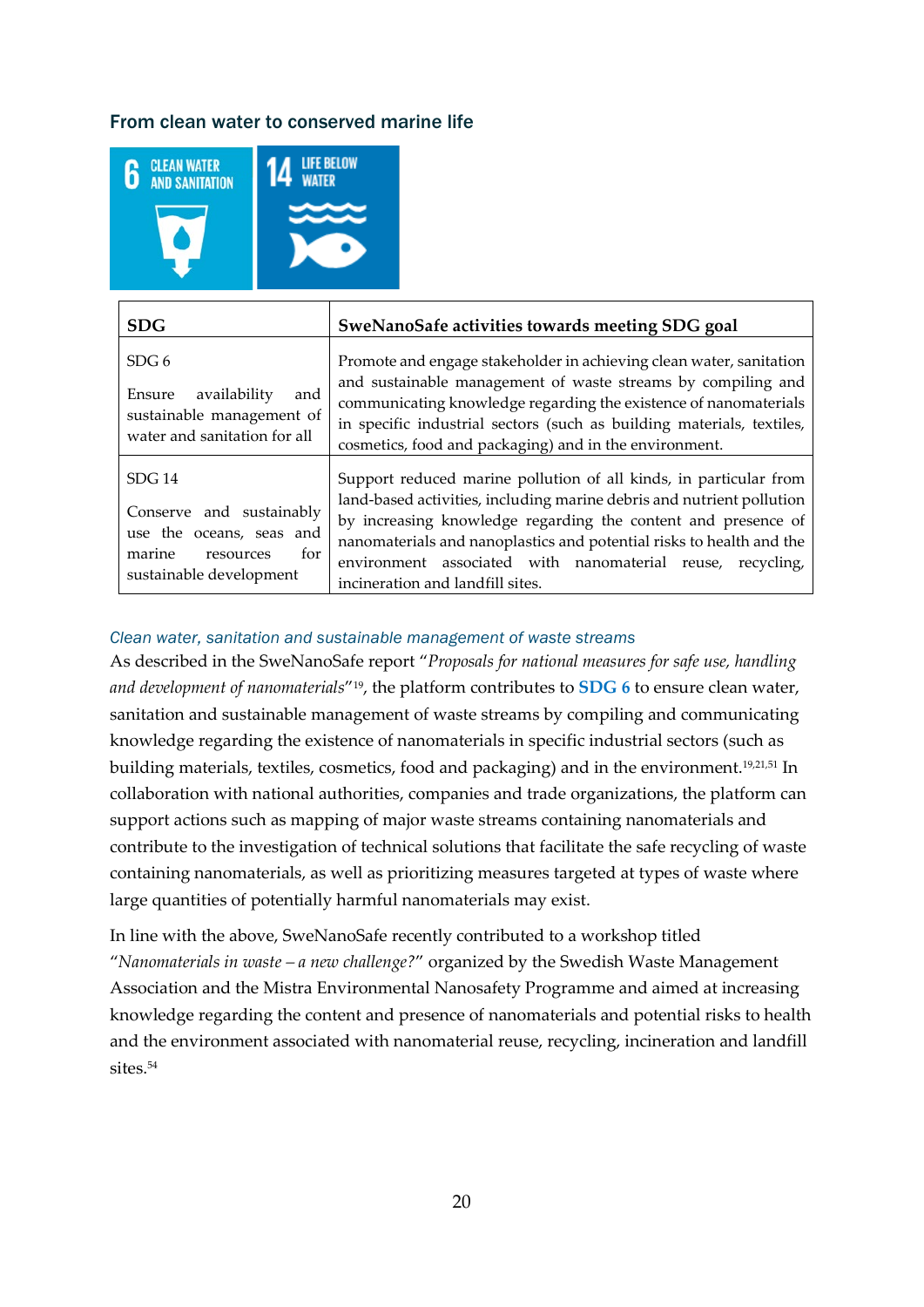#### *Preventing or reducing marine pollution*

In addition to the activities relating to waste, described above, SweNanoSafe has also initiated activities together with the Swedish Environmental Protection Agency focused on knowledge dissemination and discussion around micro- and nanoplastics in the environment and water.<sup>55</sup> These actions are aligned with SDG target 6.3 of improving water quality and thereby indirectly with **[SDG 14](https://sdgs.un.org/goals/goal14)** target 14.1 to prevent or reduce marine pollution of all kinds, in particular from land-based activities, including marine debris and nutrient pollution. *Importantly, since nearly half of the targets in SDG 12 require improved management and governance of water resources and waste treatment, it is obvious that implementation of SDG 6 and SDG 14 can strongly support improved realization of SDG 12.*

#### <span id="page-21-0"></span>A safe and sustainable key enabling technology



| <b>SDG</b>                                                                                     | SweNanoSafe's Action towards meeting SDG goal                                                                                                 |
|------------------------------------------------------------------------------------------------|-----------------------------------------------------------------------------------------------------------------------------------------------|
| SDG <sub>7</sub>                                                                               | Enhance international cooperation among all stakeholders to facilitate                                                                        |
| Ensure<br>to<br>access<br>affordable,<br>reliable,<br>sustainable and modern<br>energy for all | knowledge dissemination and communication regarding clean,<br>sustainable and safe nano-enabled energy research and technology<br>innovation. |

*Clean, sustainable and safe nano-enabled energy research and technology innovation* Today, more than half of Sweden's national energy supply originates from renewable sources and the aim is to further reduce greenhouse gas emissions and become a fossil-free welfare nation.23 Even though Sweden's performance on implementation of **[SDG 7](https://sdgs.un.org/goals/goal7)** is more than adequate, there is always room for improvement. SweNanoSafe supports the achievement of this goal indirectly by further enhancing international cooperation to facilitate knowledge dissemination and communication regarding clean, sustainable and safe nano-enabled energy research and technology innovation (see above for SDG 9), including e.g. advanced and cleaner fossil-free technology based on nanotechnology (aligned with SDG target 7.3), and investment in nano-enabled energy infrastructures (aligned with SDG target 7.2).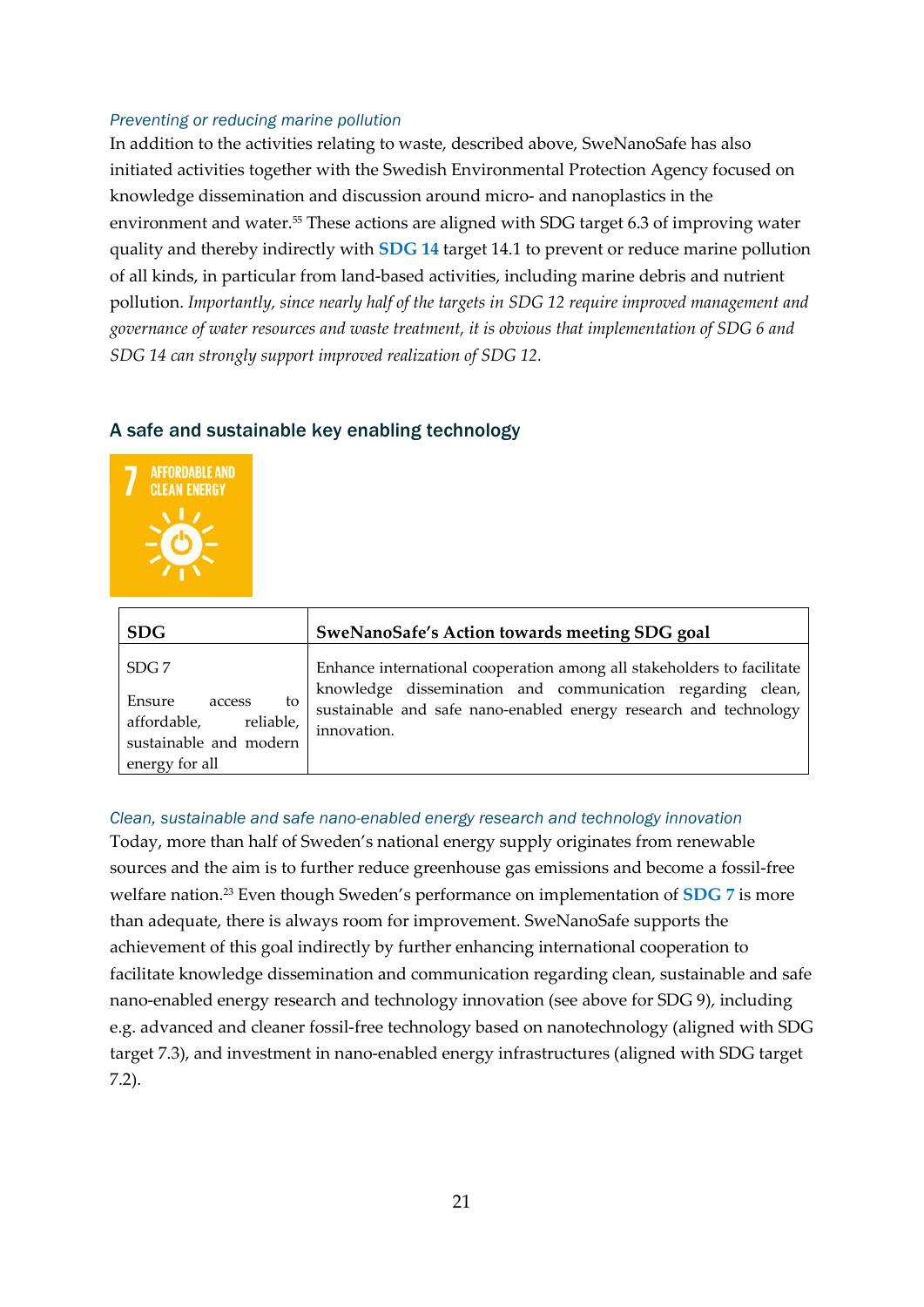#### <span id="page-22-0"></span>From strong institutions to international partnerships and equality



| <b>SDG</b>                                                                                                                                                                                                                | SweNanoSafe activities towards meeting SDG goal                                                                                                                                                                                                                                                                                                                  |
|---------------------------------------------------------------------------------------------------------------------------------------------------------------------------------------------------------------------------|------------------------------------------------------------------------------------------------------------------------------------------------------------------------------------------------------------------------------------------------------------------------------------------------------------------------------------------------------------------|
| SDG16<br>Promote peaceful and inclusive<br>societies<br>sustainable<br>for<br>development, provide access to<br>justice for all and<br>build<br>effective, accountable<br>and<br>inclusive institutions at all<br>levels. | Stimulate cross-sectoral and international partnerships and<br>policy coherence by providing information about existing<br>programmes and courses regarding nanosafety through the<br>platform's website, contributing to knowledge transfer between<br>various stakeholders, including academia, industry, trade<br>organizations and governmental agencies.    |
| <b>SDG 17</b><br>of<br>Strengthen the<br>means<br>implementation and revitalize<br>the Global Partnership for<br>Sustainable Development.                                                                                 | Strengthen active collaboration with other European national<br>nanosafety platforms and with international working groups<br>such as the OECD and the EURL/ECVAM.                                                                                                                                                                                               |
| SDG10<br>Reduce inequalities within and<br>among countries                                                                                                                                                                | Map and prioritize needs within nanosafety to support actions<br>towards relevant measures and efficient use of resources, thereby<br>independently contributing to the reduction of inequalities<br>between institutions, industries and international organizations<br>and to the strengthening of the implementation of harmonized<br>nanosafety regulations. |

#### *Stimulating cross-sectoral and international partnerships and policy coherence*

The SDGs cannot be achieved without cross-sectoral and international partnerships and policy coherence (**[SDG 16](https://sdgs.un.org/goals/goal16)** and **[17](https://sdgs.un.org/goals/goal17)**). SweNanoSafe provides information about existing programmes and courses regarding nanosafety through the platform's website, contributing to knowledge transfer between various stakeholders, including academia, industry, trade organizations and governmental agencies. The actions are not restricted only to the transfer of quality assured information adapted to Swedish conditions and needs, but also to the establishment of a global network, promoting international dialogue, cooperation and transparent strong institutions (aligned with SDG target 17.16 and 17.17 as well as with SDG target 16.6).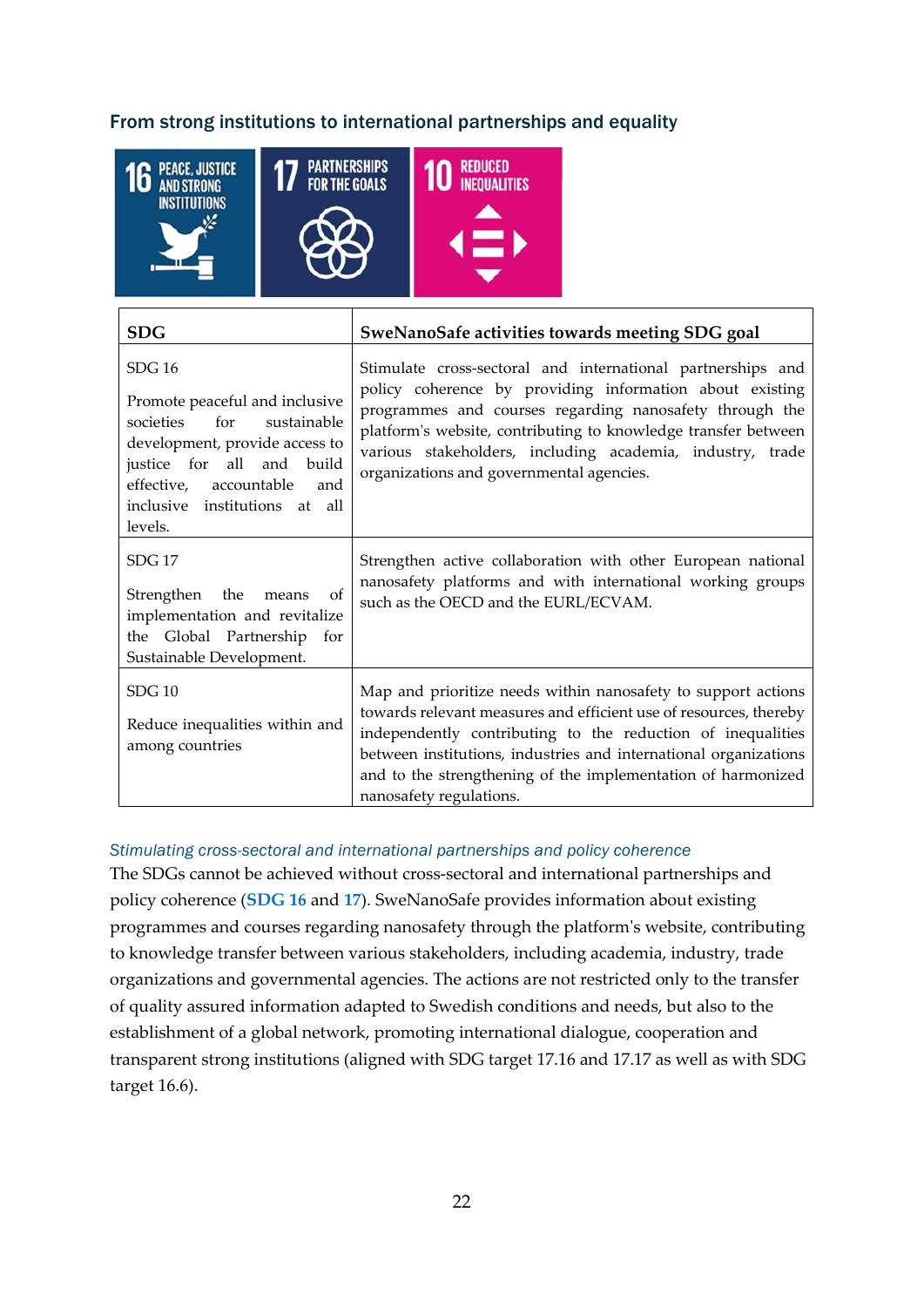#### *Active collaboration*

In line with the goals mentioned above, SweNanoSafe has initiated collaboration between other European national nanosafety platforms56-59, which supports broader implementation of harmonized solutions and cooperations across the world towards improved safe and sustainable nanotechnology development. Moreover, the platform supports the opportunity for Swedish researchers to be present and actively participate in several international working groups, including OECD- and the EURL/ECVAM-driven working groups, in order to ensure harmonized development and availability of definitions, test methods (preferably animal-free), guidance documents, and frameworks applicable to risk assessment of nanomaterials. Access to, for example, validated [test methods](https://swenanosafe.ki.se/start/testning-av-nanomaterial/testing-of-nanomaterials/) and [data](https://swenanosafe.ki.se/start/data-for-nanosakerhet/nanosafety-data/) is crucial for the work of authorities, and the OECD's internationally harmonized test methods and guidelines are directly related to relevant pieces of EU chemical regulations and the Swedish environmental objective of a non-toxic environment. In addition, new frameworks for implementation of concepts such as SIA, SSbD and definition of next-generation nano- and advanced materials are needed.11 Thus, by offering expertise in these areas, Sweden can benefit from global networks, learn about new initiatives and developments and be a pioneer in safety evaluation, policies and risk assessment. The enhancement of multi-stakeholder partnerships is one of the most crucial roles of the SweNanoSafe platform which mobilizes and shares knowledge and expertise, as well as raises awareness of the need for reliable data and information (aligned with SDG 17.18).

*Mapping and prioritizing needs within nanosafety to reduce inequalities between institutions* Strong institutions and partnerships also indirectly support **[SDG 10](https://sdgs.un.org/goals/goal10)** through equal opportunities among actors within the field of nanotechnology and ensuring its safety. Nanosafety is a multidisciplinary field requiring skills and knowledge in many different areas, such as materials science, toxicology and ecotoxicology, as well as risk assessment and regulation. SweNanoSafe brings together all relevant stakeholders, offering equal support and relevant, needs-based education and training.<sup>39</sup> Furthermore, SweNanoSafe's efforts to map and prioritize needs within nanosafety supports actions towards relevant measures and efficient use of resources, thereby independently contributing to the reduction of inequalities between institutions, industries and international organizations and to the strengthening of the implementation of harmonized nanosafety regulations (aligned with SDG target 10.5). Worth mentioning are also the recently described benefits of the SSbD concept, which can be expected to promote a culture of shared responsibility for ethical and sustainable outcomes in the innovation process, by promoting early dialogue, as well as the prospect of a more democratized innovation process by including civil society actors in safety decisions. 60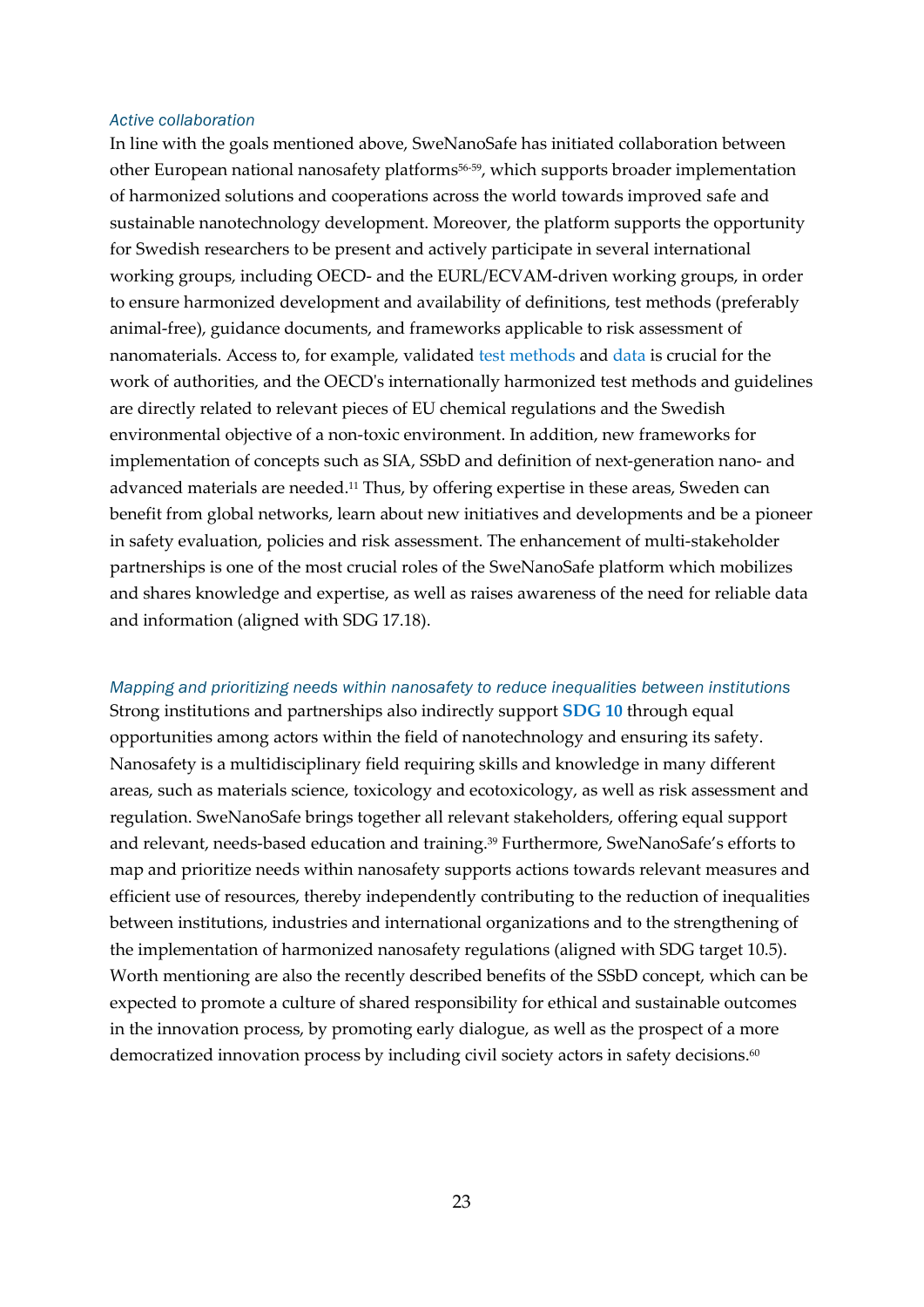## <span id="page-24-0"></span>Safety and sustainability in innovation go hand in hand

Even though Sweden is a global leader in the area of innovative development with a strong engagement for Agenda 2030, the country still faces important challenges with regard to sustainable development.<sup>26</sup> SweNanoSafe sees both these conditions as driving forces in its continued work to actively contribute by providing a sound basis for both safety and sustainability of innovation within nanotechnology to proceed hand in hand, since both safeguarding human health and the environment, and developing society are part of the same challenge<sup>37</sup>. Importantly, the developments within the nanosafety field, including the SIA and SSbD concepts, 31,37 provide a systems approach and infrastructure to accelerate the development of new efficient and animal-free test methods for assessment of safety which can be expected to be broadly applicable beyond nanomaterials. For example, it can be foreseen that the developed methods, principles and strategies are applicable to the next generation of advanced materials (which includes nanomaterials as per the current definition<sup>13</sup>), but also more broadly to the required progress within the whole chemical safety field. For example, lessons learned within the nanosafety community from the challenges of lack of data and solutions to handle the overwhelming information requirements,<sup>43</sup> and needs for advancing yet 'simplifying' innovation (as in *chemical simplification*), will provide support. More importantly, SweNanoSafe is an example on an efficient knowledge sharing platform bringing together academia, authorities, industry, and organisations in a joint dialogue on nanosafety and sustainability. These will have a significant impact in the operationalization of European ambitions such as the Green Deal and Chemical Strategy for Sustainability.<sup>4,5</sup>

Overall, as outlined in this report, it is clear that SweNanoSafe can contribute in various ways to the implementation of the SDGs. Some of the SDGs are supported indirectly, whereas others are more directly linked with the platform's actions. One example of the latter is SDG 12 (Responsible consumption and production), for which Sweden still faces major challenges as assessed in the 2021 sustainable development review (as indicated by red color in Figure 2). Of particular relevance to the SweNanoSafe activities is SDG target 12.4, which states: "*By 2030, achieve an environmentally sound management of chemicals and all wastes [including materials] throughout their life cycle, in accordance with agreed international frameworks, and significantly reduce their release to air, water and soil in order to minimize their adverse impacts on human health and the environment*". Other examples of direct support by SweNanoSafe include SDGs 2 (Zero hunger), 3 (Good health), 6 (Clean water), 8 (Decent work), 9 (Innovation), 16 (Strong institutions) and 17 (Partnerships). Another target of particular relevance to SweNanoSafe is SDG 3.9, which states: "*By 2030, substantially reduce the number of illnesses from hazardous chemicals [and materials], and air, water and soil pollution and contaminations*". The strategic direction of enhancing synergies which are supported by SweNanoSafe, including education, training, knowledge transfer, guidance for research and leveraging cooperation in nanosafety, can obviously benefit Sweden in its path towards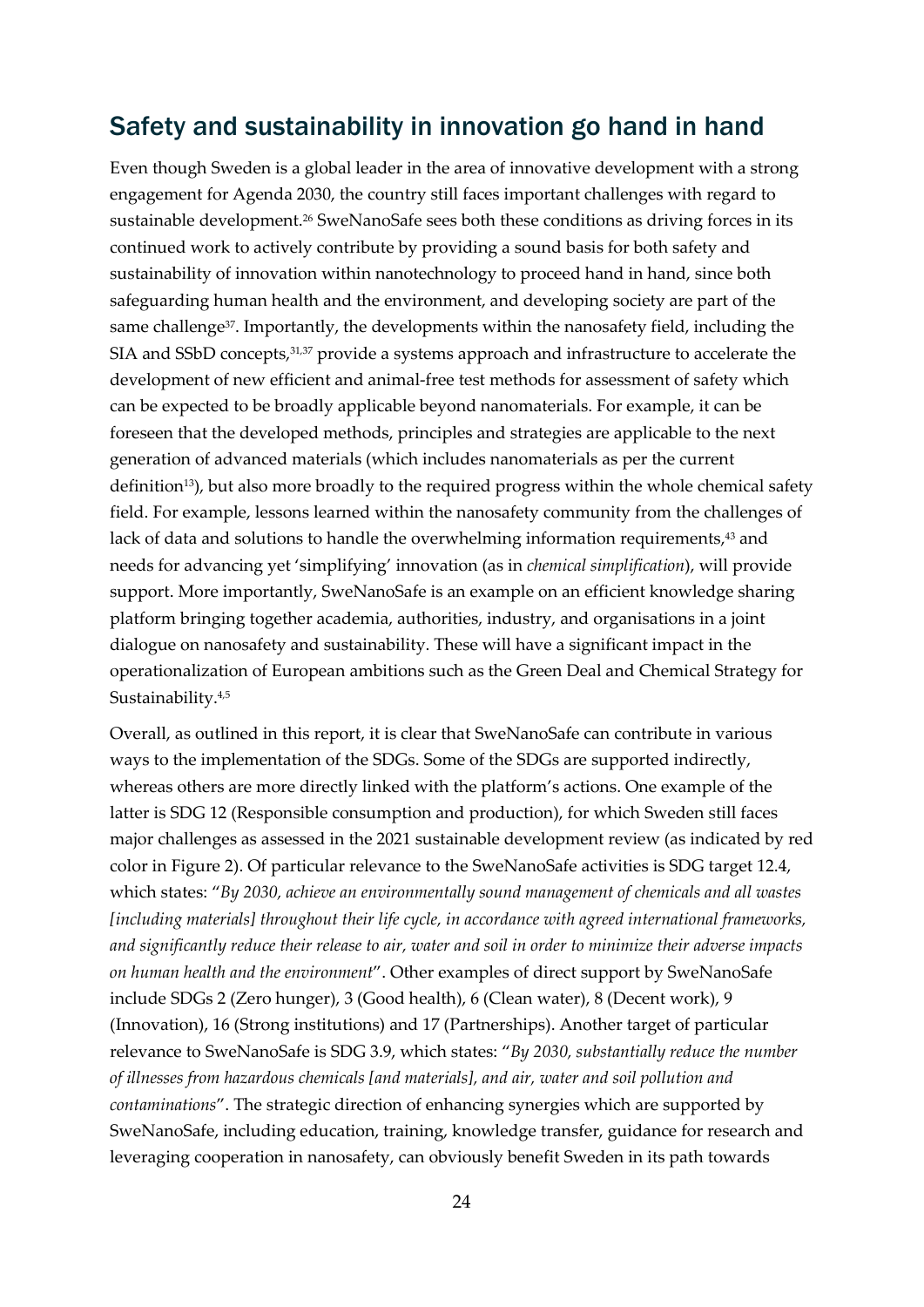fulfilling the SDGs. Thus, the platform can contribute significantly to a proactive *learning-bydoing* approach to the maintenance of a major society-wide action towards sustainable development and green environmental policies.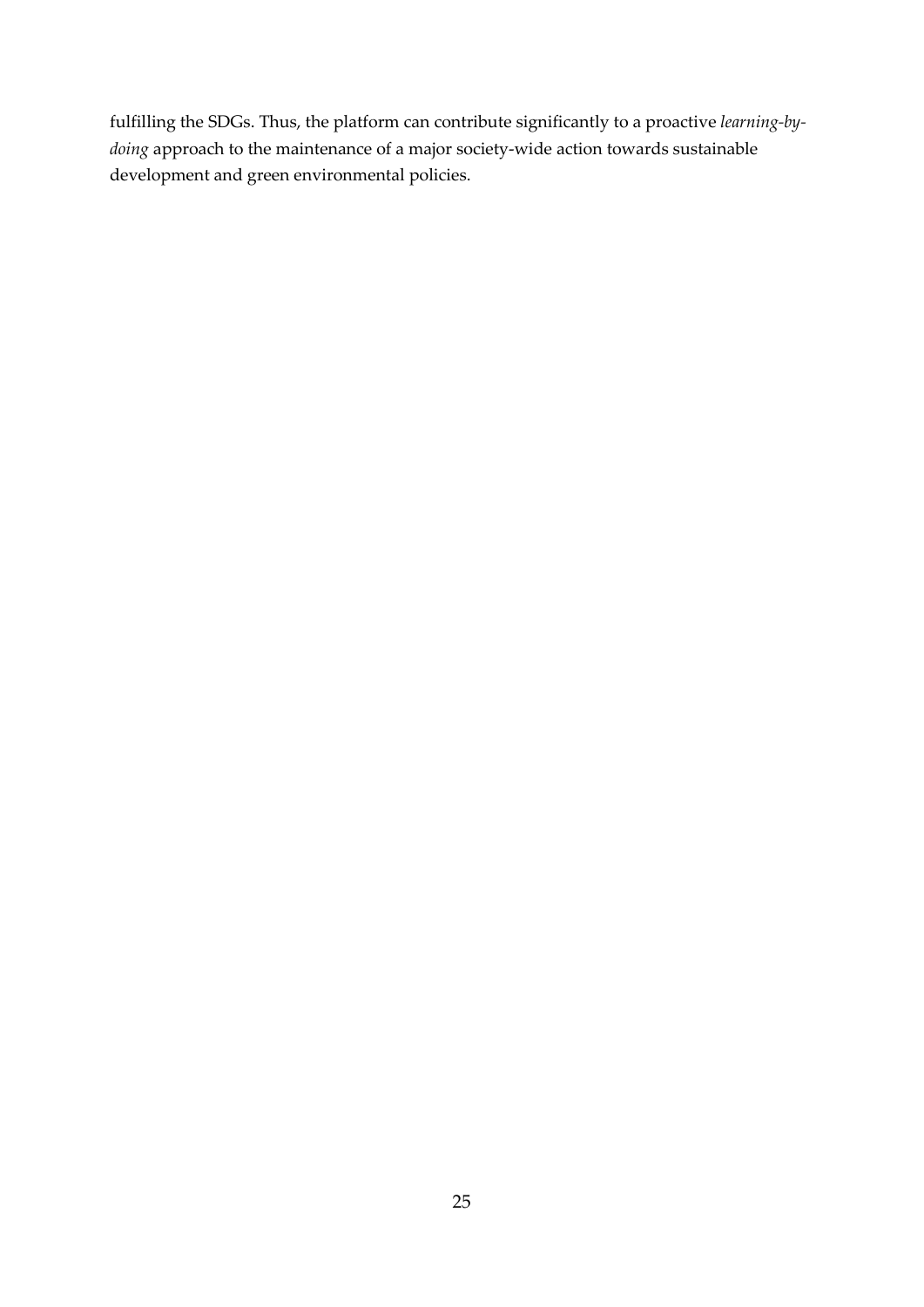## <span id="page-26-0"></span>Acknowledgements

We would like to thank Lya Soeteman-Hernandez (Dutch National Institute for Public Health and the Environment, RIVM) and Urban Boije af Gennäs, Stefan Gabring and Gregory Moore (Swedish Chemicals Agency, KemI) for the extensive and insightful comments and support provided, which has improved the impact potential of this report.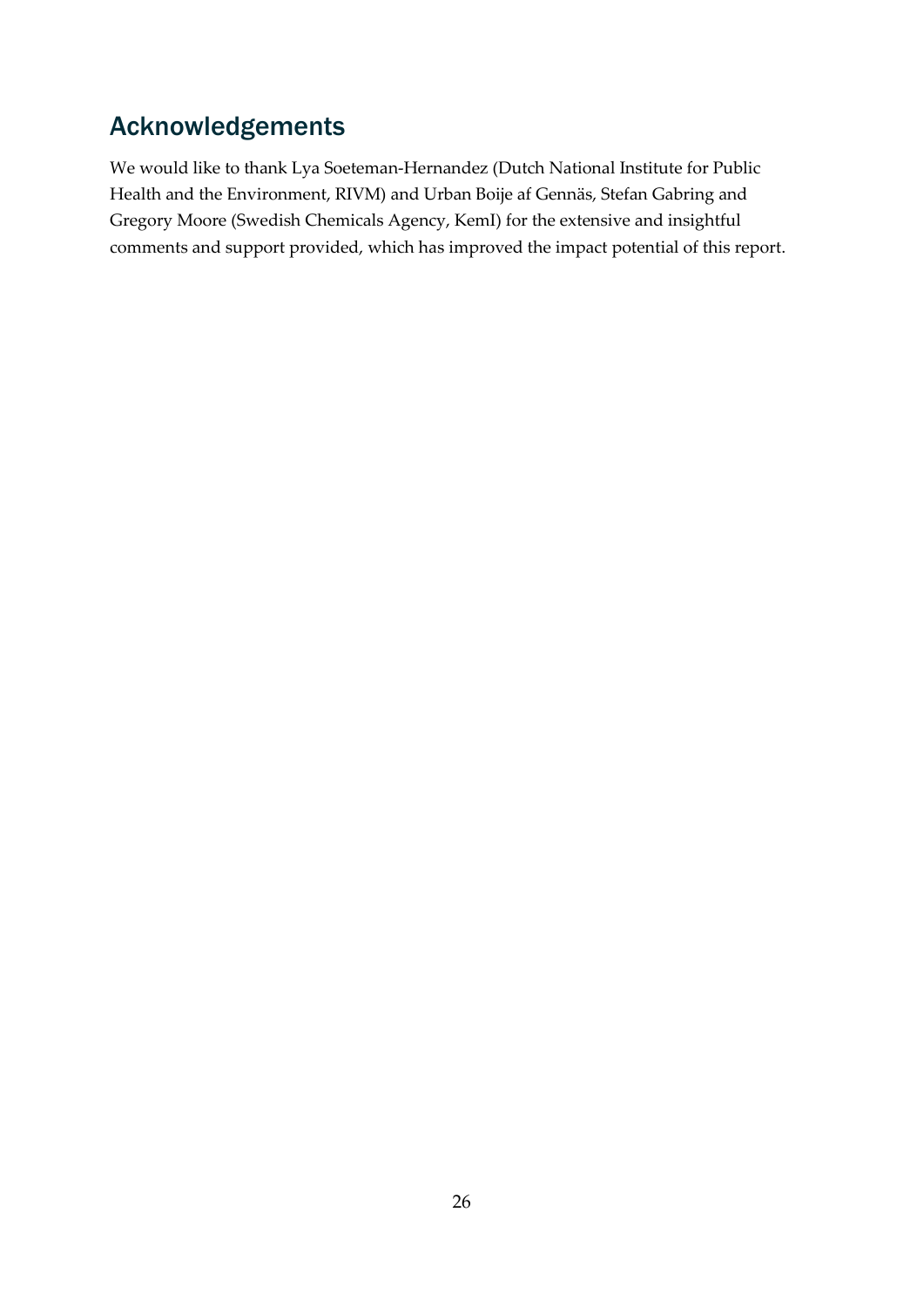## <span id="page-27-0"></span>**References**

- 1 SweNanoSafe. Safe and Sustainable by Design: a prerequisite for achieving a circular economy – A report from SweNanoSafe's workshop. (SweNanoSafe, 2022), [https://swenanosafe.ki.se/wp-content/uploads/sites/122/2022/03/SweNanoSafe-SSbD-](https://swenanosafe.ki.se/wp-content/uploads/sites/122/2022/03/SweNanoSafe-SSbD-Workshop-Report-Nov-2021-FINAL_pdf.pdf)[Workshop-Report-Nov-2021-FINAL\\_pdf.pdf](https://swenanosafe.ki.se/wp-content/uploads/sites/122/2022/03/SweNanoSafe-SSbD-Workshop-Report-Nov-2021-FINAL_pdf.pdf)
- 2 SweNanoSafe. Toward Safe and Sustainable Nanotechnology Innovation Executive Summary. (2021), [https://swenanosafe.ki.se/wp](https://swenanosafe.ki.se/wp-content/uploads/sites/122/2021/12/SweNanoSafe_2021_06.pdf)[content/uploads/sites/122/2021/12/SweNanoSafe\\_2021\\_06.pdf](https://swenanosafe.ki.se/wp-content/uploads/sites/122/2021/12/SweNanoSafe_2021_06.pdf)
- 3 United Nations. The 2030 Agenda for Sustainable Development. (2015), [https://sdgs.un.org/sites/default/files/publications/21252030%20Agenda%20for%20Su](https://sdgs.un.org/sites/default/files/publications/21252030%20Agenda%20for%20Sustainable%20Development%20web.pdf) [stainable%20Development%20web.pdf](https://sdgs.un.org/sites/default/files/publications/21252030%20Agenda%20for%20Sustainable%20Development%20web.pdf)
- 4 European Commission. European Green Deal. (2020), [https://ec.europa.eu/info/strategy/priorities-2019-2024/european-green-deal\\_en](https://ec.europa.eu/info/strategy/priorities-2019-2024/european-green-deal_en)
- 5 European Commission. European Chemicals Strategy for Sustainability. (2020), [https://ec.europa.eu/environment/strategy/chemicals-strategy\\_en](https://ec.europa.eu/environment/strategy/chemicals-strategy_en)
- 6 European Commission. *A new Circular Economy Action Plan For a cleaner and more competitive Europe*, (European Commission, 2020). [https://ec.europa.eu/environment/circular](https://ec.europa.eu/environment/circular-economy/pdf/new_circular_economy_action_plan.pdf)[economy/pdf/new\\_circular\\_economy\\_action\\_plan.pdf](https://ec.europa.eu/environment/circular-economy/pdf/new_circular_economy_action_plan.pdf)
- 7 European Commission. *Green Deal: New proposals to make sustainable products the norm and boost Europe's resource independence*, 2022, [https://ec.europa.eu/commission/presscorner/detail/en/ip\\_22\\_2013](https://ec.europa.eu/commission/presscorner/detail/en/ip_22_2013)
- 8 European Parliamentary Research Service. Key enabling technologies for Europe's technological sovereignty. (Brussels, European Union, 2021), 10.2861/24482, [https://www.europarl.europa.eu/stoa/en/document/EPRS\\_STU\(2021\)697184](https://www.europarl.europa.eu/stoa/en/document/EPRS_STU(2021)697184)
- 9 European Commission. *Nanotechnology*, <https://ati.ec.europa.eu/technologies/nanotechnology>
- 10 European Food Safety Agency. *Nanotechnology*, <https://www.efsa.europa.eu/en/topics/topic/nanotechnology>
- 11 European Commission. MATERIALS 2030 MANIFESTO. Systemic Approach of Advanced Materials for Prosperity – A 2030 Perspective. (EC, 2022), [https://ec.europa.eu/info/sites/default/files/research\\_and\\_innovation/research\\_by\\_are](https://ec.europa.eu/info/sites/default/files/research_and_innovation/research_by_area/documents/advanced-materials-2030-manifesto.pdf) [a/documents/advanced-materials-2030-manifesto.pdf](https://ec.europa.eu/info/sites/default/files/research_and_innovation/research_by_area/documents/advanced-materials-2030-manifesto.pdf)
- 12 European Commission. Commission recommendation on the definition of nanomaterial. (European Commission, Official Journal of the European Union, 2011), [https://eur-lex.europa.eu/legal](https://eur-lex.europa.eu/legal-content/EN/TXT/HTML/?uri=CELEX:32011H0696&from=EN)[content/EN/TXT/HTML/?uri=CELEX:32011H0696&from=EN](https://eur-lex.europa.eu/legal-content/EN/TXT/HTML/?uri=CELEX:32011H0696&from=EN)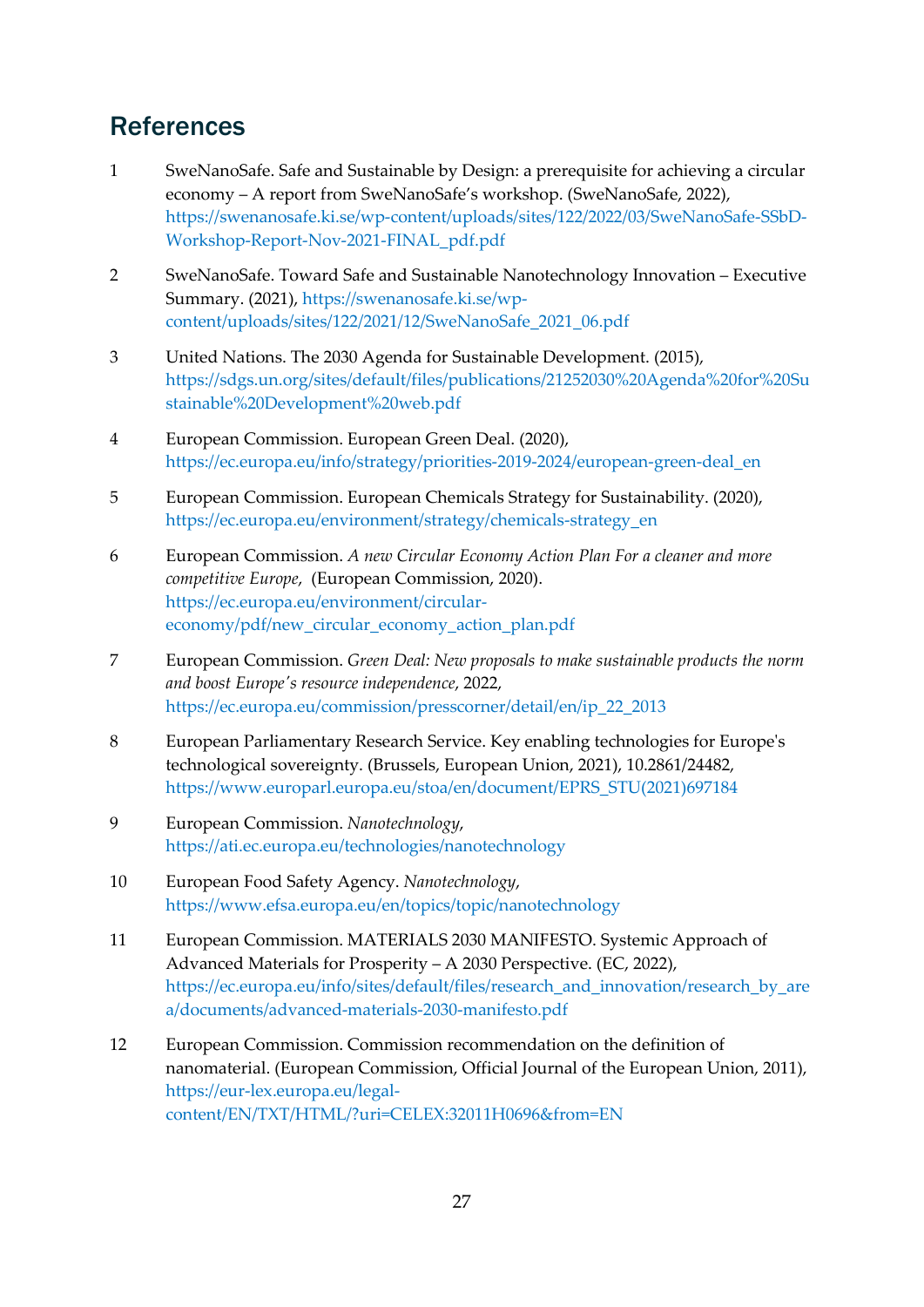- 13 European Commission. An overview of concepts and terms used in the European Commission`s definition of nanomaterial. (European Commission, Luxembourg, 2019), [http://doi.org/10.2760/459136,](http://doi.org/10.2760/459136)
- 14 Mech, A. *et al.* Nano or Not Nano? A Structured Approach for Identifying Nanomaterials According to the European Commission's Definition. **16**, 2002228, <https://doi.org/10.1002/smll.202002228> (2020).
- 15 European Chemicals Agency. *Appendix R.6-1 for nanoforms applicable to the Guidance on QSARs and Grouping of Chemicals*, (European Chemicals Agency, 2019). [https://echa.europa.eu/documents/10162/23036412/appendix\\_r6\\_nanomaterials\\_en.pd](https://echa.europa.eu/documents/10162/23036412/appendix_r6_nanomaterials_en.pdf/71ad76f0-ab4c-fb04-acba-074cf045eaaa) [f/71ad76f0-ab4c-fb04-acba-074cf045eaaa](https://echa.europa.eu/documents/10162/23036412/appendix_r6_nanomaterials_en.pdf/71ad76f0-ab4c-fb04-acba-074cf045eaaa)
- 16 SweNanoSafe. *Avancerade material*, 2021, <https://swenanosafe.ki.se/2021/04/19/avancerade-material/>
- 17 European Commission. *Advanced materials and chemicals. Why the EU supports this area, sustainability by design, responsible development of nanotechnologies, related documents and links.*, 2022, [https://ec.europa.eu/info/research-and-innovation/research](https://ec.europa.eu/info/research-and-innovation/research-area/industrial-research-and-innovation/key-enabling-technologies/advanced-materials-and-chemicals_en)[area/industrial-research-and-innovation/key-enabling-technologies/advanced](https://ec.europa.eu/info/research-and-innovation/research-area/industrial-research-and-innovation/key-enabling-technologies/advanced-materials-and-chemicals_en)[materials-and-chemicals\\_en](https://ec.europa.eu/info/research-and-innovation/research-area/industrial-research-and-innovation/key-enabling-technologies/advanced-materials-and-chemicals_en)
- 18 EU Science Hub. *Nanotechnology*, [https://ec.europa.eu/jrc/en/research](https://ec.europa.eu/jrc/en/research-topic/nanotechnology)[topic/nanotechnology](https://ec.europa.eu/jrc/en/research-topic/nanotechnology)
- 19 SweNanoSafe. Proposals for national measures for safe use, handling and development of nanomaterials. (2019), [https://swenanosafe.ki.se/wp](https://swenanosafe.ki.se/wp-content/uploads/sites/122/2020/07/SweNanoSafe_report_hindrances_and_proposals_FINAL.pdf)[content/uploads/sites/122/2020/07/SweNanoSafe\\_report\\_hindrances\\_and\\_proposals\\_](https://swenanosafe.ki.se/wp-content/uploads/sites/122/2020/07/SweNanoSafe_report_hindrances_and_proposals_FINAL.pdf) [FINAL.pdf](https://swenanosafe.ki.se/wp-content/uploads/sites/122/2020/07/SweNanoSafe_report_hindrances_and_proposals_FINAL.pdf)
- 20 SweNanoSafe. Nanosäkerhet vid kemikaliehantering och i arbetsmiljö. (2021), [https://swenanosafe.ki.se/wp](https://swenanosafe.ki.se/wp-content/uploads/sites/122/2021/08/SweNanoSafe_2121_04.pdf)[content/uploads/sites/122/2021/08/SweNanoSafe\\_2121\\_04.pdf](https://swenanosafe.ki.se/wp-content/uploads/sites/122/2021/08/SweNanoSafe_2121_04.pdf)
- 21 SweNanoSafe. Nanomaterials in the environment an overview of the current state of knowledge and the knowledge gaps today. (2021), [https://swenanosafe.ki.se/wp](https://swenanosafe.ki.se/wp-content/uploads/sites/122/2021/12/SweNanoSafe-Report_2021.3_Nanomaterials_in_the_environment.pdf)[content/uploads/sites/122/2021/12/SweNanoSafe-](https://swenanosafe.ki.se/wp-content/uploads/sites/122/2021/12/SweNanoSafe-Report_2021.3_Nanomaterials_in_the_environment.pdf)Report 2021.3\_Nanomaterials\_in\_the\_environment.pdf
- 22 United Nations. Resolution adopted by the General Assembly on 25 September 2015 (United Nations, 2015), [https://www.un.org/en/development/desa/population/migration/generalassembly/do](https://www.un.org/en/development/desa/population/migration/generalassembly/docs/globalcompact/A_RES_70_1_E.pdf) [cs/globalcompact/A\\_RES\\_70\\_1\\_E.pdf](https://www.un.org/en/development/desa/population/migration/generalassembly/docs/globalcompact/A_RES_70_1_E.pdf)
- 23 Bongaarts, J. J. Sachs, G. Schmidt-Traub, C. Kroll, G. Lafortune, G. Fuller, F. Woelm The Sustainable Development Goals and COVID-19. Sustainable Development Report 2020 Cambridge University Press, 2020. 510 p. **46**, 630-631, <https://doi.org/10.1111/padr.12366> (2020).
- 24 Swedish Chemicals Agency (KemI). Giftfritt från början. (Swedish Chemicals Agency, 2020),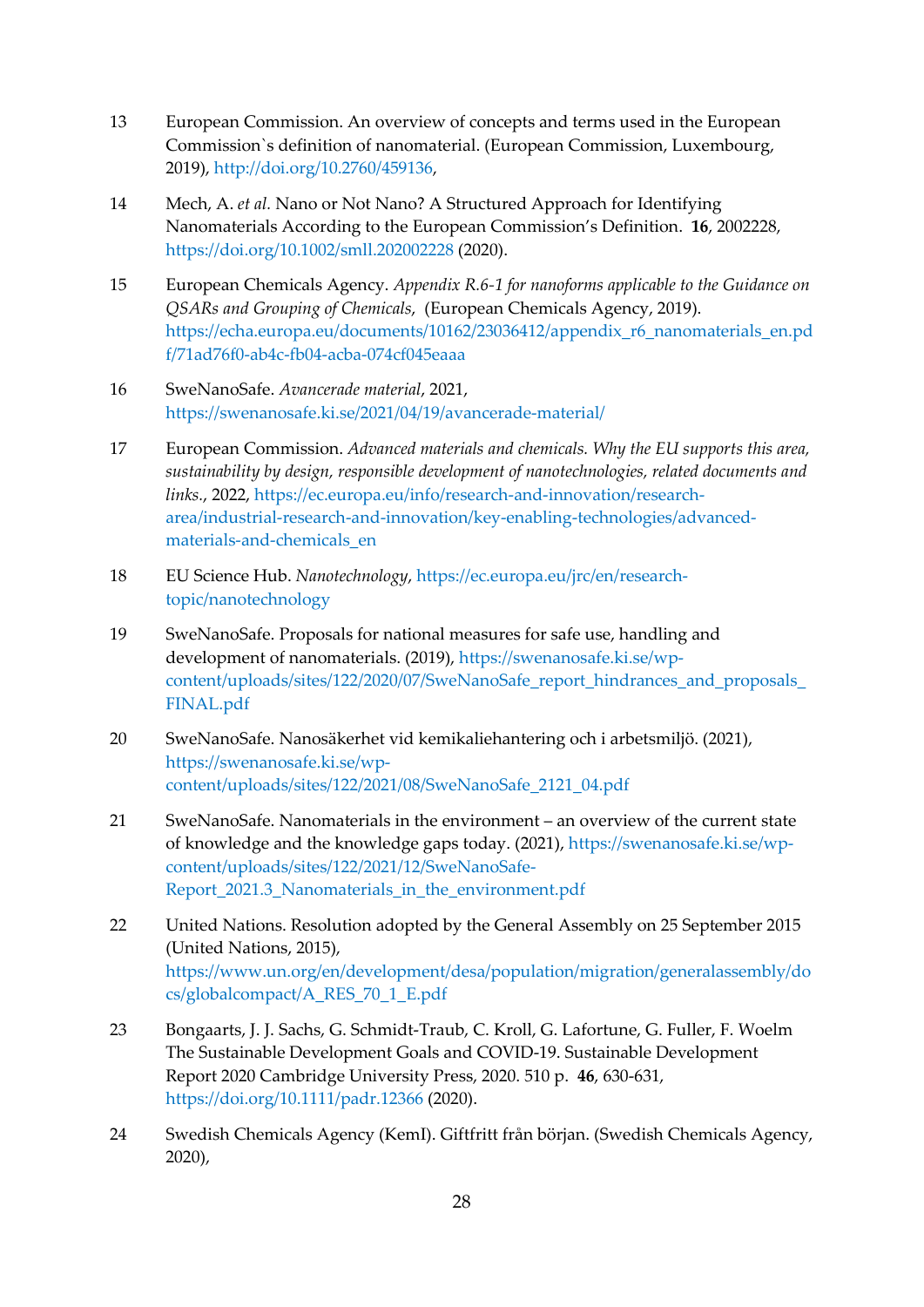[https://www.kemi.se/download/18.60cca3b41708a8aecdbdad64/1587564686708/rappo](https://www.kemi.se/download/18.60cca3b41708a8aecdbdad64/1587564686708/rapport-1-2020-giftfritt-fran-borjan.pdf) [rt-1-2020-giftfritt-fran-borjan.pdf](https://www.kemi.se/download/18.60cca3b41708a8aecdbdad64/1587564686708/rapport-1-2020-giftfritt-fran-borjan.pdf)

- 25 Swedish Government. Sveriges genomförande av Agenda 2030 för hållbar utveckling (2021), [https://www.regeringen.se/rapporter/2021/06/2021---sveriges-genomforande](https://www.regeringen.se/rapporter/2021/06/2021---sveriges-genomforande-av-agenda-2030-for-hallbar-utveckling/)[av-agenda-2030-for-hallbar-utveckling/](https://www.regeringen.se/rapporter/2021/06/2021---sveriges-genomforande-av-agenda-2030-for-hallbar-utveckling/)
- 26 Hickel, J. The sustainable development index: Measuring the ecological efficiency of human development in the anthropocene. *Ecological Economics* **167**, 106331, <https://doi.org/10.1016/j.ecolecon.2019.05.011> (2020).
- 27 Swedish Chemicals Agency (KemI). Fördjupad utvärdering av Giftfri miljö 2019. (Swedish Chemicals Agency (KemI), 2019), [https://www.kemi.se/download/18.60cca3b41708a8aecdbc324b/1587049628882/rappor](https://www.kemi.se/download/18.60cca3b41708a8aecdbc324b/1587049628882/rapport-2-19-fordjupad-utvardering-av-giftfri-miljo-2019.pdf) [t-2-19-fordjupad-utvardering-av-giftfri-miljo-2019.pdf](https://www.kemi.se/download/18.60cca3b41708a8aecdbc324b/1587049628882/rapport-2-19-fordjupad-utvardering-av-giftfri-miljo-2019.pdf)
- 28 Persson, L. *et al.* Outside the Safe Operating Space of the Planetary Boundary for Novel Entities. *Environmental Science & Technology* **56**, 1510-1521, <http://doi.org/10.1021/acs.est.1c04158> (2022).
- 29 Soeteman-Hernandez, L. G. *et al.* Safe innovation approach: Towards an agile system for dealing with innovations. *Materials Today Communications* **20**, 100548, <http://doi.org/10.1016/j.mtcomm.2019.100548> (2019).
- 30 van de Poel, I. & Robaey, Z. Safe-by-Design: from Safety to Responsibility. *NanoEthics* **11**, 297-306,<http://doi.org/10.1007/s11569-017-0301-x> (2017).
- 31 Organisation for Economic Cooperation and Development. Moving Towards a Safe(r) Innovation Approach (SIA) for More Sustainable Nanomaterials and Nano-enabled Products. (2020),

[https://www.oecd.org/officialdocuments/publicdisplaydocumentpdf/?cote=env/jm/m](https://www.oecd.org/officialdocuments/publicdisplaydocumentpdf/?cote=env/jm/mono(2020)36/REV1&doclanguage=en) [ono\(2020\)36/REV1&doclanguage=en](https://www.oecd.org/officialdocuments/publicdisplaydocumentpdf/?cote=env/jm/mono(2020)36/REV1&doclanguage=en)

- 32 Kraegeloh, A., Suarez-Merino, B., Sluijters, T. & Micheletti, C. Implementation of Safe-by-Design for Nanomaterial Development and Safe Innovation: Why We Need a Comprehensive Approach. *Nanomaterials (Basel)* **8**, <https://doi.org/10.3390/nano8040239> (2018).
- 33 Gulumian, M. & Cassee, F. R. Safe by design (SbD) and nanotechnology: a muchdiscussed topic with a prudence? *Part Fibre Toxicol* **18**, 32, <http://doi.org/10.1186/s12989-021-00423-0> (2021).
- 34 Fadeel, B. & Kostarelos, K. Grouping all carbon nanotubes into a single substance category is scientifically unjustified. *Nature Nanotechnology* **15**, 164-164, <http://doi.org/10.1038/s41565-020-0654-0> (2020).
- 35 European Food Safety Agency. *Titanium dioxide: E171 no longer considered safe when used as a food additive*, 2021, [https://www.efsa.europa.eu/en/news/titanium-dioxide](https://www.efsa.europa.eu/en/news/titanium-dioxide-e171-no-longer-considered-safe-when-used-food-additive)[e171-no-longer-considered-safe-when-used-food-additive](https://www.efsa.europa.eu/en/news/titanium-dioxide-e171-no-longer-considered-safe-when-used-food-additive)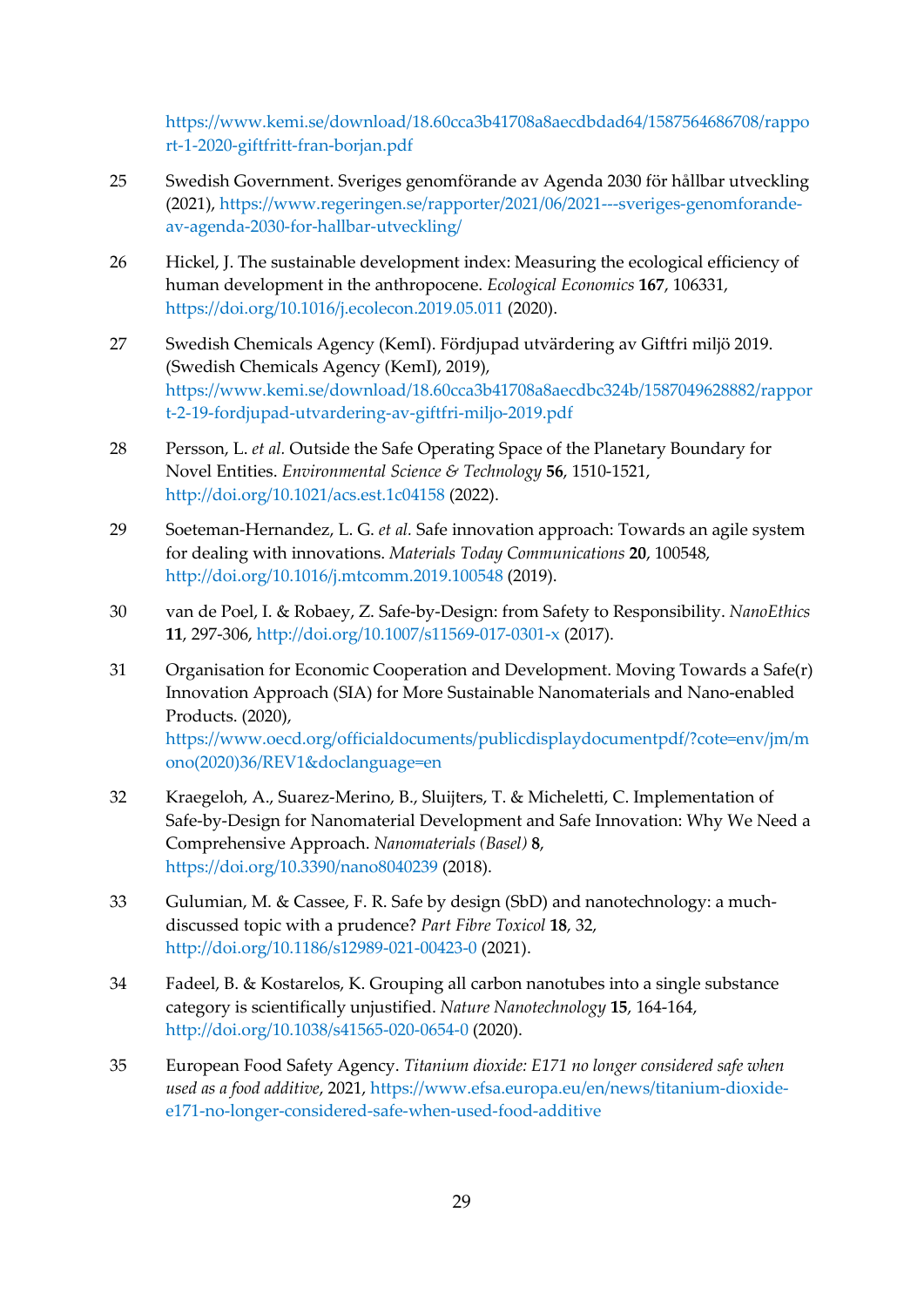- 36 Packroff, R. & Marx, R. Safe and Sustainable by Design—An Interdisciplinary Challenge for Future-Proof Chemistry. **87**, e202100534, <https://doi.org/10.1002/cplu.202100534> (2022).
- 37 Gottardo, S. *et al.* Towards safe and sustainable innovation in nanotechnology: Stateof-play for smart nanomaterials. *NanoImpact* **21**, 100297, <https://doi.org/10.1016/j.impact.2021.100297> (2021).
- 38 European Joint Research Centre. Safe and Sustainable by Design chemicals and materials: Review of safety and sustainability dimensions, aspects, methods, indicators, and tools (EC Joint Research Centre, 2022), <https://publications.jrc.ec.europa.eu/repository/handle/JRC127109>
- 39 SweNanoSafe. Nanosafey and Education Report from workshop series with SwenanoSafe's education network and Roadmap for 2021. (2021), [https://swenanosafe.ki.se/wp-content/uploads/sites/122/2021/05/SweNanoSafe-](https://swenanosafe.ki.se/wp-content/uploads/sites/122/2021/05/SweNanoSafe-Nanosafety-and-education_2021_1.pdf)[Nanosafety-and-education\\_2021\\_1.pdf](https://swenanosafe.ki.se/wp-content/uploads/sites/122/2021/05/SweNanoSafe-Nanosafety-and-education_2021_1.pdf)
- 40 Nymark, P. *et al.* Toward Rigorous Materials Production: New Approach Methodologies Have Extensive Potential to Improve Current Safety Assessment Practices. *Small* **16**, 1904749,<https://doi.org/10.1002/smll.201904749> (2020).
- 41 Mech, A. *et al.* Insights into possibilities for grouping and read-across for nanomaterials in EU chemicals legislation. *Nanotoxicology* **13**, 119-141, <http://doi.org/10.1080/17435390.2018.1513092> (2019).
- 42 Giusti, A. *et al.* Nanomaterial grouping: Existing approaches and future recommendations. *NanoImpact* **16**, 100182, <https://doi.org/10.1016/j.impact.2019.100182> (2019).
- 43 Jeliazkova, N. *et al.* Towards FAIR nanosafety data. *Nature Nanotechnology* **16**, 644-654, <http://doi.org/10.1038/s41565-021-00911-6> (2021).
- 44 Organisation for Economic Cooperation and Development. *OECD Working Party on Manufacture Nanomaterials*, 2016,<https://www.oecd.org/chemicalsafety/nanosafety/>
- 45 Rasmussen, K. *et al.* Review of achievements of the OECD Working Party on Manufactured Nanomaterials' Testing and Assessment Programme. From exploratory testing to test guidelines. *Regulatory toxicology and pharmacology : RTP* **74**, 147-160, 10.1016/j.yrtph.2015.11.004 (2016).
- 46 Wilkinson, M. D. *et al.* The FAIR Guiding Principles for scientific data management and stewardship. *Scientific Data* **3**, 160018,<http://doi.org/10.1038/sdata.2016.18> (2016).
- 47 ChemSec and seven companies. *Open letter to the Commission regarding transparency*, 2022, to:European Commission, [https://chemsec.org/open-letter-to-the-commission](https://chemsec.org/open-letter-to-the-commission-regarding-transparency/)[regarding-transparency/](https://chemsec.org/open-letter-to-the-commission-regarding-transparency/)
- 48 European Commission. 44th Meeting of Competent Authorities for REACH and CLP (CARACAL): Open session on concerns regarding environmental footprint in REACH. (European Commission, 2022),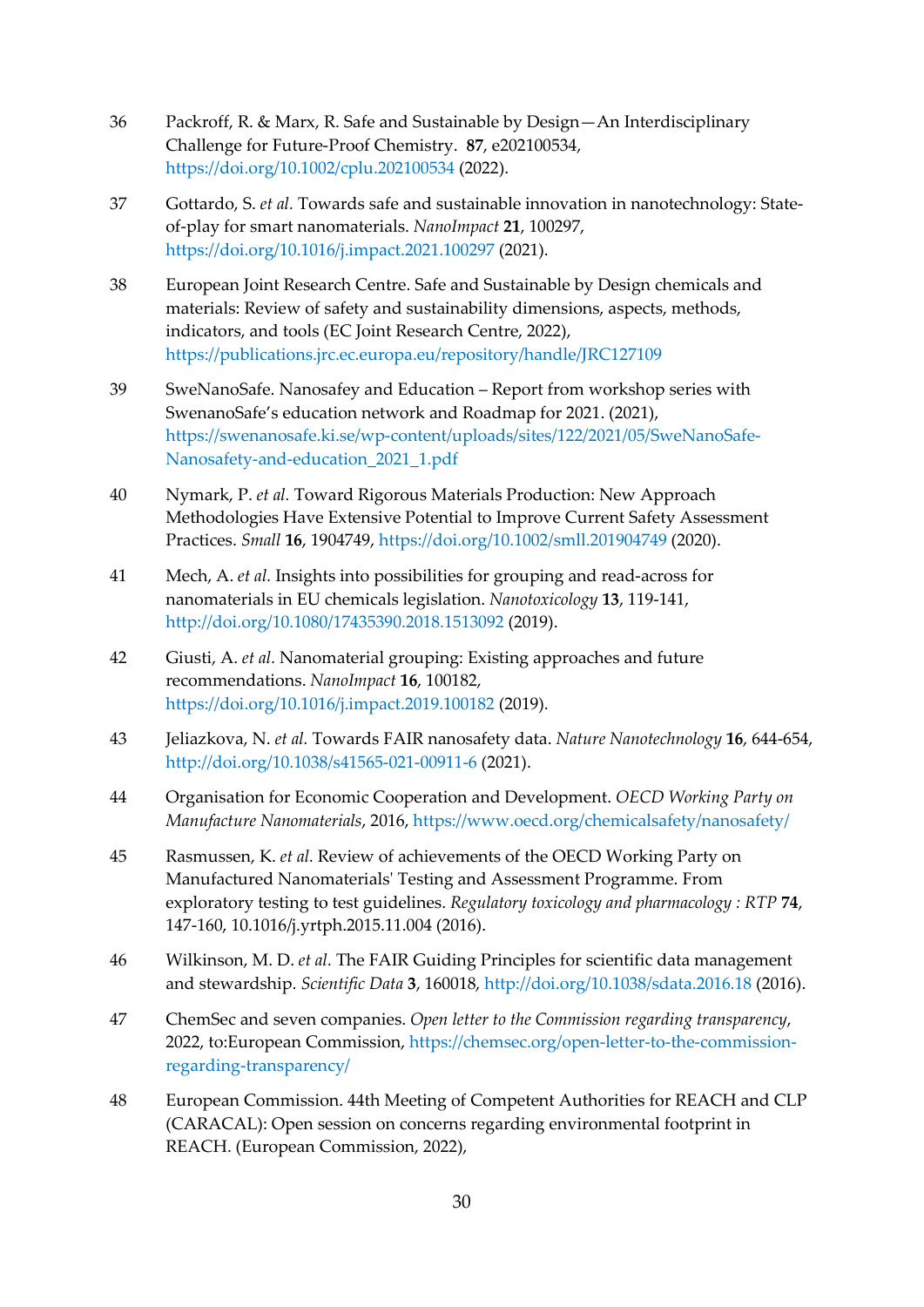[http://files.chemicalwatch.com/AP4\\_1\\_CA\\_18\\_2022\\_Environmental\\_footprint\\_REAC](http://files.chemicalwatch.com/AP4_1_CA_18_2022_Environmental_footprint_REACH.pdf) [H.pdf](http://files.chemicalwatch.com/AP4_1_CA_18_2022_Environmental_footprint_REACH.pdf)

- 49 Altinget. *Kemikalieinspektionen: Rätt kemikalier är viktigare än fler kemikalier*, 2022, [https://www.altinget.se/miljo/artikel/kemikalieinspektionen-ratt-kemikalier-ar](https://www.altinget.se/miljo/artikel/kemikalieinspektionen-ratt-kemikalier-ar-viktigare-an-fler-kemikalier)[viktigare-an-fler-kemikalier](https://www.altinget.se/miljo/artikel/kemikalieinspektionen-ratt-kemikalier-ar-viktigare-an-fler-kemikalier)
- 50 Fenner, K. & Scheringer, M. The Need for Chemical Simplification As a Logical Consequence of Ever-Increasing Chemical Pollution. *Environmental Science & Technology* **55**, 14470-14472,<http://doi.org/10.1021/acs.est.1c04903> (2021).
- 51 SweNanoSafe. Nanomaterial i byggbranschen en kartläggning och inventering av kunskap och kunskapsbehov. (2021), [https://swenanosafe.ki.se/wp](https://swenanosafe.ki.se/wp-content/uploads/sites/122/2021/12/SweNanoSafe-Report_2021.5_Nanomaterial_i_byggbranschen.pdf)[content/uploads/sites/122/2021/12/SweNanoSafe-](https://swenanosafe.ki.se/wp-content/uploads/sites/122/2021/12/SweNanoSafe-Report_2021.5_Nanomaterial_i_byggbranschen.pdf)[Report\\_2021.5\\_Nanomaterial\\_i\\_byggbranschen.pdf](https://swenanosafe.ki.se/wp-content/uploads/sites/122/2021/12/SweNanoSafe-Report_2021.5_Nanomaterial_i_byggbranschen.pdf)
- 52 Subramanian, K. S., Karthika, V., Praghadeesh, M. & Lakshmanan, A. *Nanotechnology for Mitigation of Global Warming Impacts.* In: *Global Climate Change: Resilient and Smart Agriculture.* , Series (eds V. Venkatramanan, S. Shah, & R. Prasad) (Springer, 2020). [http://doi.org/10.1007/978-981-32-9856-9\\_15.](http://doi.org/10.1007/978-981-32-9856-9_15)
- 53 National Institute for Public Health and the Environment. Towards Safe and Sustainable Advanced (Nano)materials: A proposal for an Early WArning, pRioritisation and actioN system (EWARN). (National Institute for Public Health and the Environment, 2022), 10.21945/brochure-advanced-materials, [https://www.rivm.nl/sites/default/files/2022-](https://www.rivm.nl/sites/default/files/2022-02/Towards_safe_sustainable_advanced%20%28nano%29materials_EWARN_feb2022.pdf) [02/Towards\\_safe\\_sustainable\\_advanced%20%28nano%29materials\\_EWARN\\_feb2022](https://www.rivm.nl/sites/default/files/2022-02/Towards_safe_sustainable_advanced%20%28nano%29materials_EWARN_feb2022.pdf) [.pdf](https://www.rivm.nl/sites/default/files/2022-02/Towards_safe_sustainable_advanced%20%28nano%29materials_EWARN_feb2022.pdf)
- 54 Mistra Environmental Nanosafety. *Mistra Environmental Nanosafety Workshop: Nanomaterials in waste – a new challenge?*, 2021, <https://swenanosafe.ki.se/2020/10/06/nanomaterials-in-waste-a-new-challenge/>
- 55 SweNanoSafe. *SweNanoSafe Workshop: Utsläpp av mikroplaster – åtgärder för att minska miljöpåverkan*, 2022, [https://swenanosafe.ki.se/2021/12/03/workshop-utslapp-av](https://swenanosafe.ki.se/2021/12/03/workshop-utslapp-av-mikroplaster-atgarder-for-att-minska-miljopaverkan/)[mikroplaster-atgarder-for-att-minska-miljopaverkan/](https://swenanosafe.ki.se/2021/12/03/workshop-utslapp-av-mikroplaster-atgarder-for-att-minska-miljopaverkan/)
- 56 Data and knowledge on Nanomaterials. *DaNa 2.0 - Data and knowledge on Nanomaterials - Processing of socially relevant scientific facts*, <https://nanopartikel.info/en/links/>
- 57 BioNanoNet. *BioNanoNet Association*,<https://www.bnn.at/about/>
- 58 Dutch Ministry of Infrastructure and Water Management and RIVM. *Dutch website gathering information about Safe-by-Design* [https://safe-by-design](https://safe-by-design-nl.nl/home+english/default.aspx)[nl.nl/home+english/default.aspx](https://safe-by-design-nl.nl/home+english/default.aspx)
- 59 SweNanoSafe. *SweNanoSafe Workshop: Workshop on European, national nanosafety initiatives in collaboration* 2020, [https://swenanosafe.ki.se/meeting-for-european](https://swenanosafe.ki.se/meeting-for-european-nanosafety-initiatives/)[nanosafety-initiatives/](https://swenanosafe.ki.se/meeting-for-european-nanosafety-initiatives/)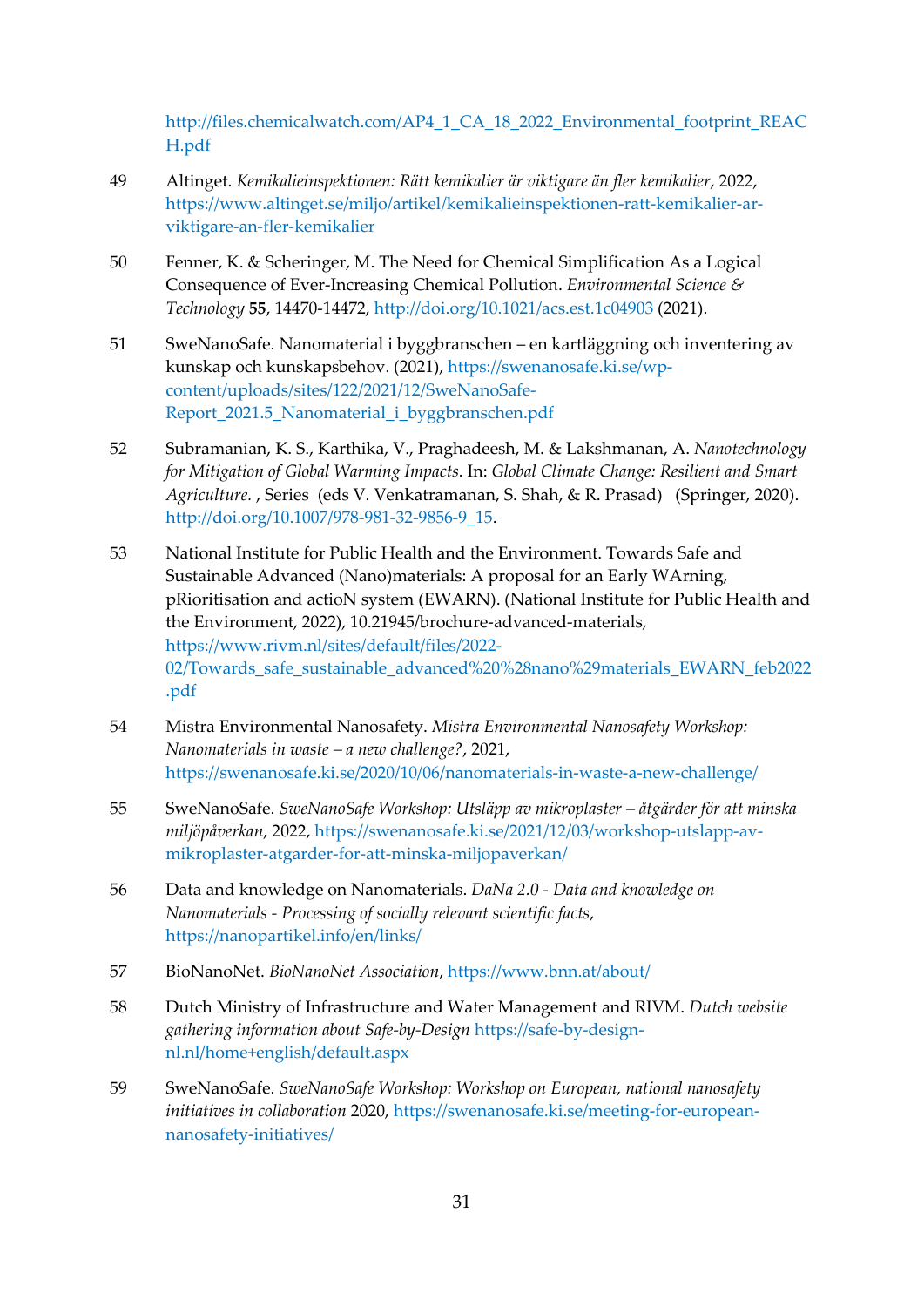60 Brennan, M. E. & Valsami-Jones, E. Safe by Design for Nanomaterials—Late Lessons from Early Warnings for Sustainable Innovation. *NanoEthics* **15**, 99-103, <http://doi.org/10.1007/s11569-021-00393-9> (2021).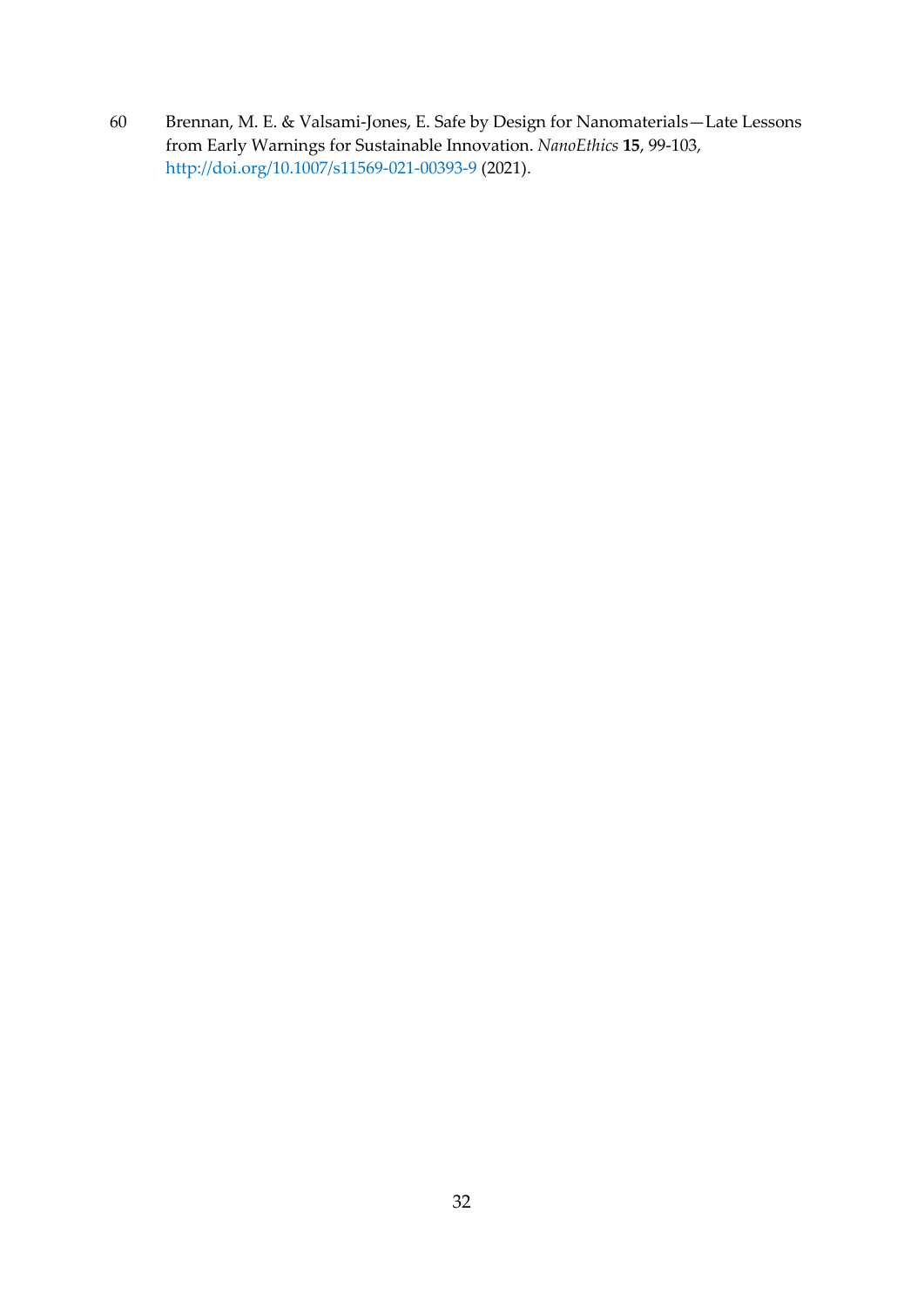## <span id="page-33-0"></span>Useful links and sources of information

| Non-toxic from the start                                |                                                                                                                            |
|---------------------------------------------------------|----------------------------------------------------------------------------------------------------------------------------|
| Swedish Chemicals Agency<br>on non-toxic from the start | https://www.kemi.se/en/about-the-swedish-chemicals-<br>agency/our-task/government-assignments/non-toxic-from-<br>the-start |
|                                                         | https://www.altinget.se/miljo/artikel/kemikalieinspektionen<br>-ratt-kemikalier-ar-viktigare-an-fler-kemikalier            |
| Planetary boundaries                                    | https://www.stockholmresilience.org/research/research-<br>news/2015-01-15-planetary-boundaries---an-update.html            |
|                                                         | https://chemsec.org/the-planet-cant-handle-any-more-toxic-<br>chemicals/                                                   |

| The EU holistic approach to sustainable development |                              |                                                                                                                                                                         |
|-----------------------------------------------------|------------------------------|-------------------------------------------------------------------------------------------------------------------------------------------------------------------------|
| EU holistic approach                                |                              | https://ec.europa.eu/info/strategy/international-<br>strategies/sustainable-development-goals/eu-holistic-<br>approach-sustainable-development                          |
| Sustainable<br>Indicators                           | Development                  | https://ec.europa.eu/eurostat/web/sdi/overview                                                                                                                          |
| Sustainable<br>Initiative                           | Products                     | https://ec.europa.eu/commission/presscorner/detail/en/ip_2<br>2 2013<br>https://eur-lex.europa.eu/legal-<br>content/EN/TXT/?uri=CELEX%3A52022DC0140&qid=16491           |
|                                                     |                              | 12555090<br>https://www.endseurope.com/article/1751356/in-depth-<br>need-know-sustainable-products-<br>initiative?bulletin=bulletin%2Fendseuropedaily&email_has<br>$h=$ |
|                                                     | SSbD to boost innovation and | https://ebcd.org/events/online-event-safe-and-sustainable-                                                                                                              |

#### **EU JRC developments and proposal for a SSbD framework**

| Stakeholder workshops | https://ec.europa.eu/environment/events/safe-and-<br>sustainable-design-criteria-chemicals-materials-and-<br>products-first-stakeholders-workshop-2021-03-19_en |
|-----------------------|-----------------------------------------------------------------------------------------------------------------------------------------------------------------|
|                       | https://ec.europa.eu/environment/events/second-<br>stakeholders-workshop-safe-and-sustainable-design-<br>criteria-chemicals-and-materials-2022-03-22_en         |

growth (webinar) [by-design-a-key-tool-to-boost-innovation-and-growth/](https://ebcd.org/events/online-event-safe-and-sustainable-by-design-a-key-tool-to-boost-innovation-and-growth/)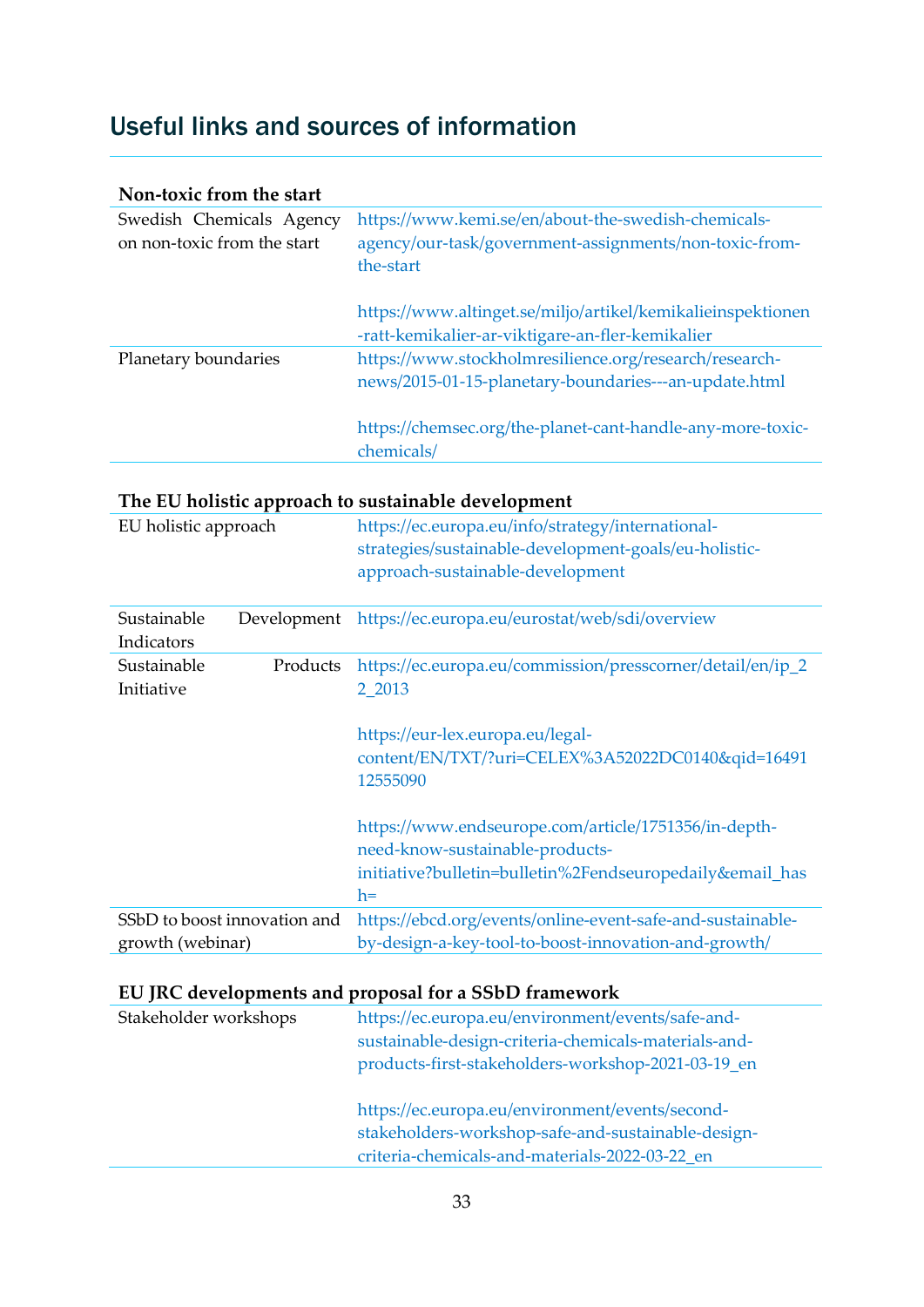|                               |                   | Recording | available                                                               | here: |
|-------------------------------|-------------------|-----------|-------------------------------------------------------------------------|-------|
|                               |                   |           | https://www.youtube.com/watch?v=Vz1rGpI7jIU                             |       |
| Review of                     |                   |           | safety and https://publications.jrc.ec.europa.eu/repository/handle/JRC1 |       |
| sustainability                | dimensions, 27109 |           |                                                                         |       |
| aspects, methods, indicators, |                   |           |                                                                         |       |
| and tools                     |                   |           |                                                                         |       |

#### **Definition of nanomaterials and advanced materials**

| Advanced materials | https://ec.europa.eu/info/research-and-innovation/research-<br>area/industrial-research-and-innovation/key-enabling-<br>technologies/advanced-materials-and-chemicals_en |
|--------------------|--------------------------------------------------------------------------------------------------------------------------------------------------------------------------|
|                    | https://www.umweltbundesamt.de/publikationen/risk-<br>governance-of-advanced-materials                                                                                   |
|                    | https://swenanosafe.ki.se/2021/09/01/temakonferenser-om-<br>avancerade-material-bedomning-av-regleringsbehov-<br>avseende-atgarder-inom-kemikaliesakerhet/               |
|                    | https://swenanosafe.ki.se/2021/04/19/avancerade-material/                                                                                                                |
| Nanomaterials      | https://ec.europa.eu/environment/chemicals/nanotech/faq/d<br>efinition_en.htm                                                                                            |
|                    | https://zerowasteeurope.eu/library/open-letter-civil-society-<br>concerns-and-demands-regarding-the-ec-nanomaterial-<br>definition/                                      |

#### **Data and transparency demands**

| Environmental footprint data<br>in REACH         | https://ec.europa.eu/environment/news/environmental-<br>footprint-methods-2021-12-16_en                     |
|--------------------------------------------------|-------------------------------------------------------------------------------------------------------------|
|                                                  | http://files.chemicalwatch.com/AP4_1_CA_18_2022_Enviro<br>nmental_footprint_REACH.pdf                       |
| Industry<br>organizations<br>demand transparency | https://chemsec.org/chemsec-and-seven-companies-we-<br>want-to-know-which-chemicals-are-used-in-the-supply- |
|                                                  | chain/                                                                                                      |

#### **Early warning systems**

| Early                 | https://www.rivm.nl/sites/default/files/2022-                                  |
|-----------------------|--------------------------------------------------------------------------------|
|                       | WArning, pRioritisation and 02/Towards_safe_sustainable_advanced%20%28nano%29m |
| actioN system (EWARN) | aterials_EWARN_feb2022.pdf                                                     |

## **Infrastructures and platforms in support of SSbD**